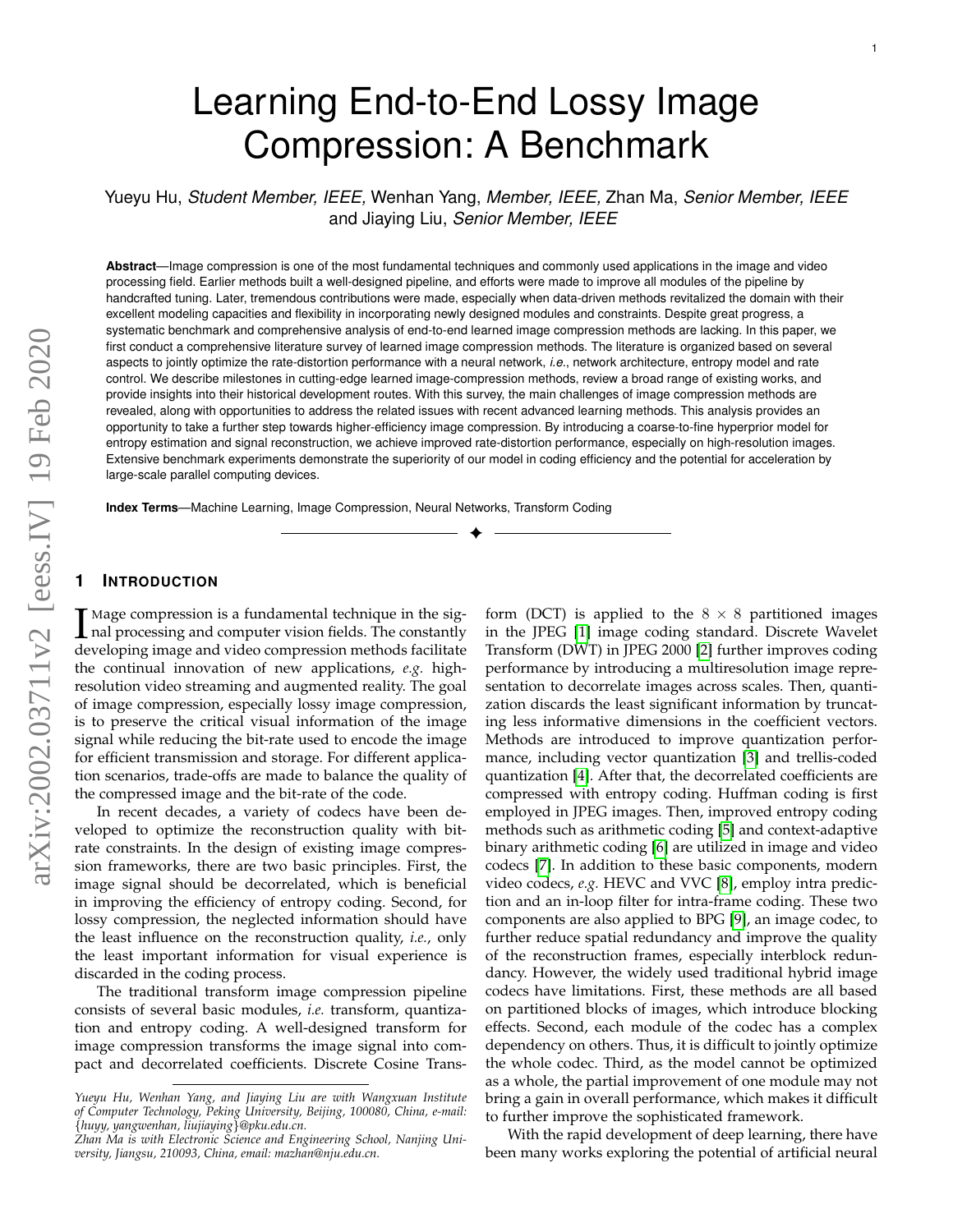networks to form an end-to-end optimized image compression framework. The development of these learning-based methods has significant differences from traditional methods. For traditional methods, improved performance mainly comes from designing more complex tools for each component in the coding loop. Deeper analysis can be conducted on the input image, and more adaptive operations can be applied, which results in more compact codes. However, in some cases, although the performance of the single module is improved, the final performance of the codec, *i.e.*, the superimposed performance of different modules, might not increase much, which makes further improvement difficult. For end-to-end learned methods, as the whole framework can be jointly optimized, performance improvement in a module naturally leads to a boost to the final objective. Furthermore, joint optimization causes all modules to work more adaptively with each other.

In the design of an end-to-end learned image compression method, two aspects are considered. First, if the latent representation coefficients after the transform network are less correlated, more bit-rate can be saved in the entropy coding. Second, if the probability distribution of the coefficients can be accurately estimated by an entropy model, the bit-stream can be utilized more efficiently and the bit-rate to encode the latent representations can be better controlled, thus, a better trade-off between the bitrate and the distortion can be achieved. The pioneering work of Toderici *et al.* [\[10\]](#page-13-9) presents an end-to-end learned image compression that reconstructs the image by applying a recurrent neural network (RNN). Meanwhile, generalized divisive normalization (GDN) [\[11\]](#page-13-10) was proposed by Balle´ *et al.* to model image content with a density model, which shows an impressive capacity for image compression. Since that time, there have been numerous end-to-end learned image compression methods inspired by these frameworks.

Although tremendous progress has been made in endto-end learned image compression, there is a lack of a systematic survey and benchmark to summarize and compare different methods thoroughly. To this end, in this work, we conduct a comprehensive survey of recent progress in learning-based image compression as well as a thorough benchmarking analysis on different methods of learningbased image compression. The contributions and novelties of existing works are summarized and highlighted, and future directions are illustrated. With the summarized guidance from the survey and benchmark, we propose a novel end-to-end learned image compression framework that offers state-of-the-art performance.

The contributions of this paper are as follows:

- We comprehensively summarize the existing end-toend learned image compression methods. The contributions and novelties of these methods are discussed and highlighted. The technical improvements of these methods are commented on based on their categorizations, which demonstrates a clear picture of the design methodologies and shows interesting future research directions.
- Inspired by the insights and challenges summarized for the existing approaches, we further explore the potential of end-to-end learned image compression

and propose a coarse-to-fine hyperprior modeling framework for lossy image compression. The proposed method is shown to outperform existing methods in terms of not only the coding performance but also the potential to be accelerated.

We conduct a thorough benchmark analysis to compare the performance of existing end-to-end compression methods, the proposed method, and traditional codecs. The comparison is conducted fairly from different perspectives, *i.e.* the rate-distortion performance on different ranges of bit-rate or resolution and the complexity of the implementation.

Note that, this paper is the extension of our earlier publication [\[12\]](#page-13-11). We summarize the changes here. First, this paper additionally focuses on the thorough survey and benchmark of end-to-end learned image compression methods. In addition to [\[12\]](#page-13-11), we summarize the contributions of existing works on end-to-end learned image compression in Sec. [3,](#page-2-0) and present a more detailed comparative analysis of the merits towards high-efficiency end-to-end learned image compression in Sec. [4](#page-4-0) and Sec. [5.](#page-6-0) Second, we conduct a benchmark evaluation of existing methods in Sec. [7.2,](#page-10-0) where we present the comparative experimental results on two additional datasets, in both PSNR and MS-SSIM. Third, we raise the novel problem of cross-metric performance with respect to image compression methods in Sec. [7.3,](#page-11-0) where we present the empirical analysis on the phenomenon of crossmetric bias and we briefly discuss future research directions to address the related issues.

The rest of the paper is organized as follows. In Sec. [2,](#page-1-0) we first formulate the image compression problem, especially focusing on end-to-end learned schemes. After that, in Sec. [3,](#page-2-0) we briefly summarize the main contributions of existing research. Then, in Sec. [4,](#page-4-0) we categorize existing learned image compression methods according to their backbone models. After that, special attention is paid to the rate control technique in Sec. [5,](#page-6-0) which is the very specialized component in image compression compared with other deep-learning processing or understanding methods. Inspired by our survey and analysis, we introduce our new proposed method in Sec. [6.](#page-7-0) Later, in Sec. [7,](#page-10-1) we introduce the benchmarking protocols and make benchmarking comparisons of existing methods. Finally, in Sec. [8,](#page-13-12) we draw conclusions and discuss potential future research directions.

# <span id="page-1-0"></span>**2 PROBLEM FORMULATION**

Natural image signals include many spatial redundancies and have the potential to be compressed without much degradation in perceptual quality. Considering practical constraints on bandwidth and storage, lossy image compression is widely adopted to minimize the bit-rate of representing a given image to tolerate a certain level of distortion. The compression framework usually consists of an encoder-decoder pair. Given an input image x with its distribution  $p_x$ , the encoder with an encoding transform  $\mathcal E$ and a quantization function  $Q$ , a discrete code y is generated as follows:

$$
\mathbf{y} = \mathcal{Q}(\mathcal{E}(\mathbf{x}; \theta_{\mathcal{E}})),\tag{1}
$$

where  $\theta_{\mathcal{E}}$  denotes the encoder parameters to be tuned for the learning-based image compression. To obtain the pixel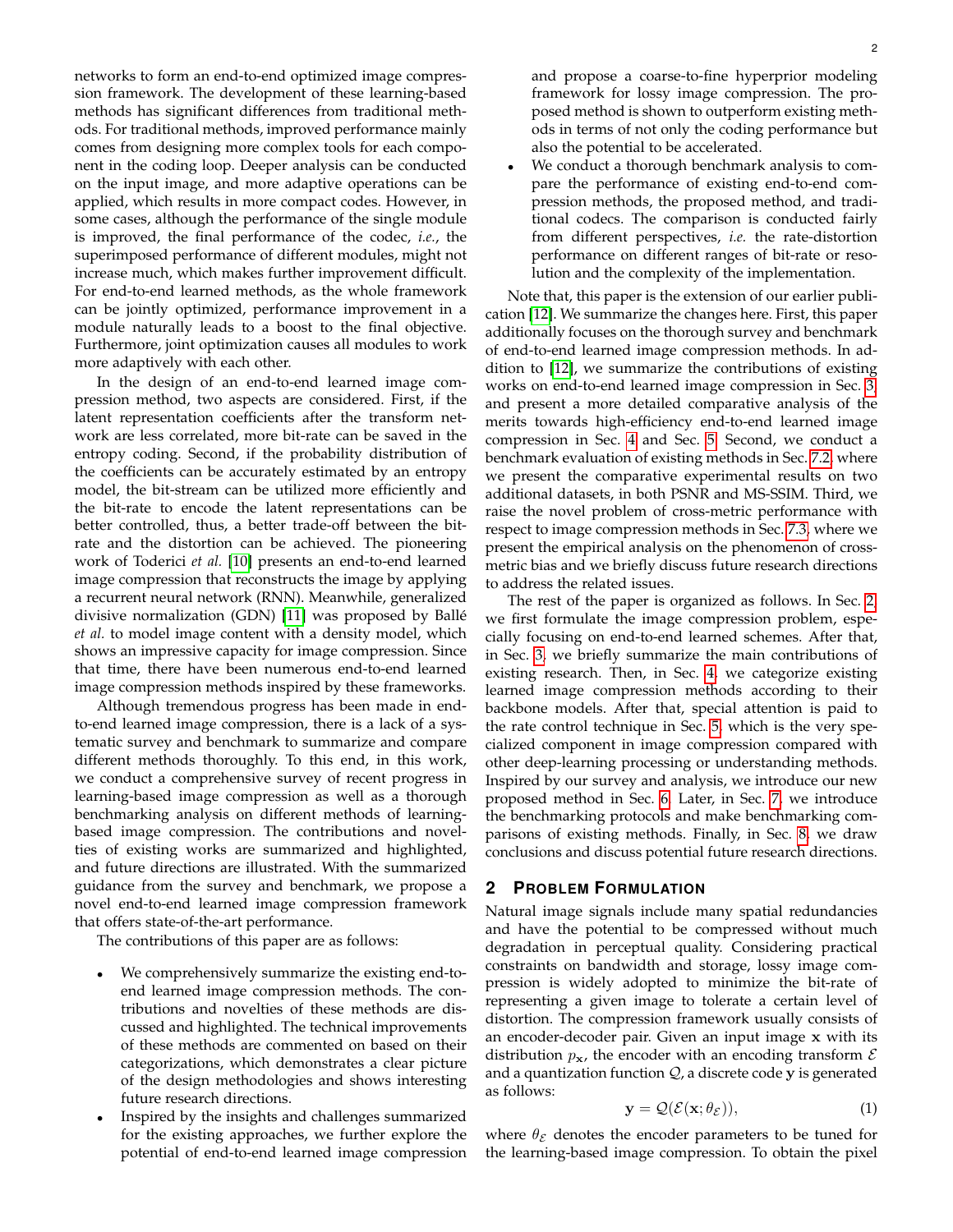representation of the image, the corresponding decoder D reconstructs the image  $\hat{x}$  from the code y as follows:

$$
\hat{\mathbf{x}} = \mathcal{D}(\mathbf{y}; \theta_{\mathcal{D}}) = \mathcal{D}(\mathcal{Q}(\mathcal{E}(\mathbf{x}; \theta_{\mathcal{E}})); \theta_{\mathcal{D}}),
$$
(2)

where  $\theta_{\mathcal{D}}$  denotes the parameters in  $\mathcal{D}$ .

Two kinds of metrics, *i.e.* distortion D and bit-rate R, give rise to rate-distortion optimization  $R + \lambda D$ , the core problem of lossy image compression. The distortion term D measures how different the reconstructed image is from the original image, and it is usually measured via fidelity-driven metrics or perceptual metrics as follows:

$$
D = \mathbb{E}_{\mathbf{x} \sim p_{\mathbf{x}}}[d(\mathbf{x}, \hat{\mathbf{x}})],\tag{3}
$$

where  $d$  denotes the distortion function. The rate term  $R$ corresponds to the number of bits to encode y, which is bounded according to the entropy constraints. However, the actual probability distribution of the latent code y, denoted as  $p_{y}$ , is unknown, making accurate entropy calculation intractable. Thus, we usually utilize an entropy model  $q_{\mathbf{v}}$ to serve as the estimation of  $p<sub>y</sub>$  for entropy coding. Hence, the rate term can be formulated as the cross entropy of  $p_{\mathbf{y}}$ and  $q_{\mathbf{y}}$  as follows:

$$
R = H(p_{\mathbf{y}}, q_{\mathbf{y}}) = \mathbb{E}_{\mathbf{y} \sim p_{\mathbf{y}}} [-\log q_{\mathbf{y}}(\mathbf{y})],\tag{4}
$$

where  $p_{\mathbf{y}}$  stands for the real probability distribution and  $q_{\mathbf{y}}$ refers to the distribution estimated by the entropy model. The overall compression model can be viewed as an optimization of the weighted sum of  $R$  and  $D$ . Formally, the problem can be solved by minimizing the following optimization with a trade-off coefficient  $\lambda$  as follows:

$$
\hat{\theta}_E, \hat{\theta}_D, \hat{\theta}_p = \underset{\theta_E, \theta_D, \theta_p}{\arg \min} R + \lambda D,\tag{5}
$$

where  $\theta_p$  denotes the parameter for the entropy model. The optimal parameters  $\hat{\theta}_E, \hat{\theta}_D, \hat{\theta}_p$  cause the model to achieve an overall good rate-distortion performance on the image x that follows  $\mathbf{x} \sim p_{\mathbf{x}}$ . Different  $\lambda$  values indicate different rate-distortion trade-offs, which depend on the requirements of different applications.

Though the idea of rate-distortion optimization is also applied to traditional compression schemes, the joint optimization of all the components becomes feasible in learningbased methods. The opportunities and challenges are listed below:

- **Global Optimization.** The major difference between learned image compression and the traditional hybrid codec lies in their optimizations. Instead of hand-craft tuning, the traditional hybrid codec can be tuned to any differentiable metric, *e.g.* SSIM [\[13\]](#page-13-13), MS-SSIM [\[14\]](#page-14-0) and perceptual difference [\[15\]](#page-14-1), which is calculated by neural networks. In addition, while the traditional hybrid coding framework is usually improved at the scale of individual components, in learning-based methods, all modules are trainable, and it is possible to optimize all parameters and components jointly. However, it is nontrivial to acquire good performance in end-to-end learning compression because of the difficulties in optimization.
- **Full-Resolution Processing.** Convolutional neural networks support the full-resolution processing of

images, while hybrid frameworks usually process partitioned blocks. Full processing can bring more benefits to entropy modeling with more context and avoid the blocking effect caused by partitioning. Fullresolution processing also comes with an increase in complexity. Because the perceptive field of a convolutional kernel is limited, the network needs to be deepened to perceive more large regions and improve modeling capacity.

Rate Control. With joint optimization, the whole model can directly target the rate-distortion constraint, while in hybrid schemes, the additional ratecontrol component is employed and may not produce an optimal approximation. However, for a large portion of learning-based methods, multiple models need to be trained for different rate-distortion tradeoffs. The other single-model variable-bit-rate architectures are usually much more time-consuming. Therefore, the practical applications of these methods are limited.

# <span id="page-2-0"></span>**3 OVERVIEW OF PROGRESS IN RECENT YEARS**

Since the pioneering work of Toderici *et al.* [\[10\]](#page-13-9) in 2015 exploited recurrent neural networks for learned image compression, much progress has been made. Benefiting from the strong modeling capacity of deep networks, the performance of learned image compression has exceeded that of JPEG to BPG (HEVC Intra), and the performance gap is widening further. The milestones of learned image compression are summarized in Table [1.](#page-3-0) Early works aim to search for possible architectures to apply transform coding with neural networks and propose end-to-end trainable solutions. Ballé *et al.* [\[11\]](#page-13-10), [\[16\]](#page-14-2), [\[20\]](#page-14-3) proposes a learning-based framework with GDN nonlinearity embedded analysis and synthesis transforms for learned image compression, while Toderici *et al.* utilize recurrent models for variable-rate learned compression [\[10\]](#page-13-9), [\[17\]](#page-14-4).

To make the network end-to-end trainable, the quantization component, which is not differentiable based on the definition, should be designed carefully and approximated by a differentiable process. Some works replace the true quantization with additive uniform noise [\[20\]](#page-14-3), [\[24\]](#page-14-5) while others use direct rounding in forwarding and backpropagate the gradient of  $y = x$ . In addition, Agustsson *et al.* [\[18\]](#page-14-6) proposes replacing direct scalar quantization with soft-to-hard vector quantization, which makes the quantization smoother. Dumas *et al.* [\[36\]](#page-14-7) designs a model that additionally learns the quantization parameters.

When the compression network is trainable, the next issue is to efficiently reduce spatial redundancy in the image signal, where the transform is usually a critical part. Some take the form of a convolutional neural network (CNN), *e.g.* GDN [\[11\]](#page-13-10), [\[16\]](#page-14-2), [\[20\]](#page-14-3) or residual block with enhanced nonlinearity [\[19\]](#page-14-8). Others resort to a recurrent neural network (RNN) to infer latent representations progressively, which forms a scalable coding framework [\[10\]](#page-13-9). In each iteration, the network largely squeezes out the unnecessary bits in the latent representations. Therefore, the final representations are compact.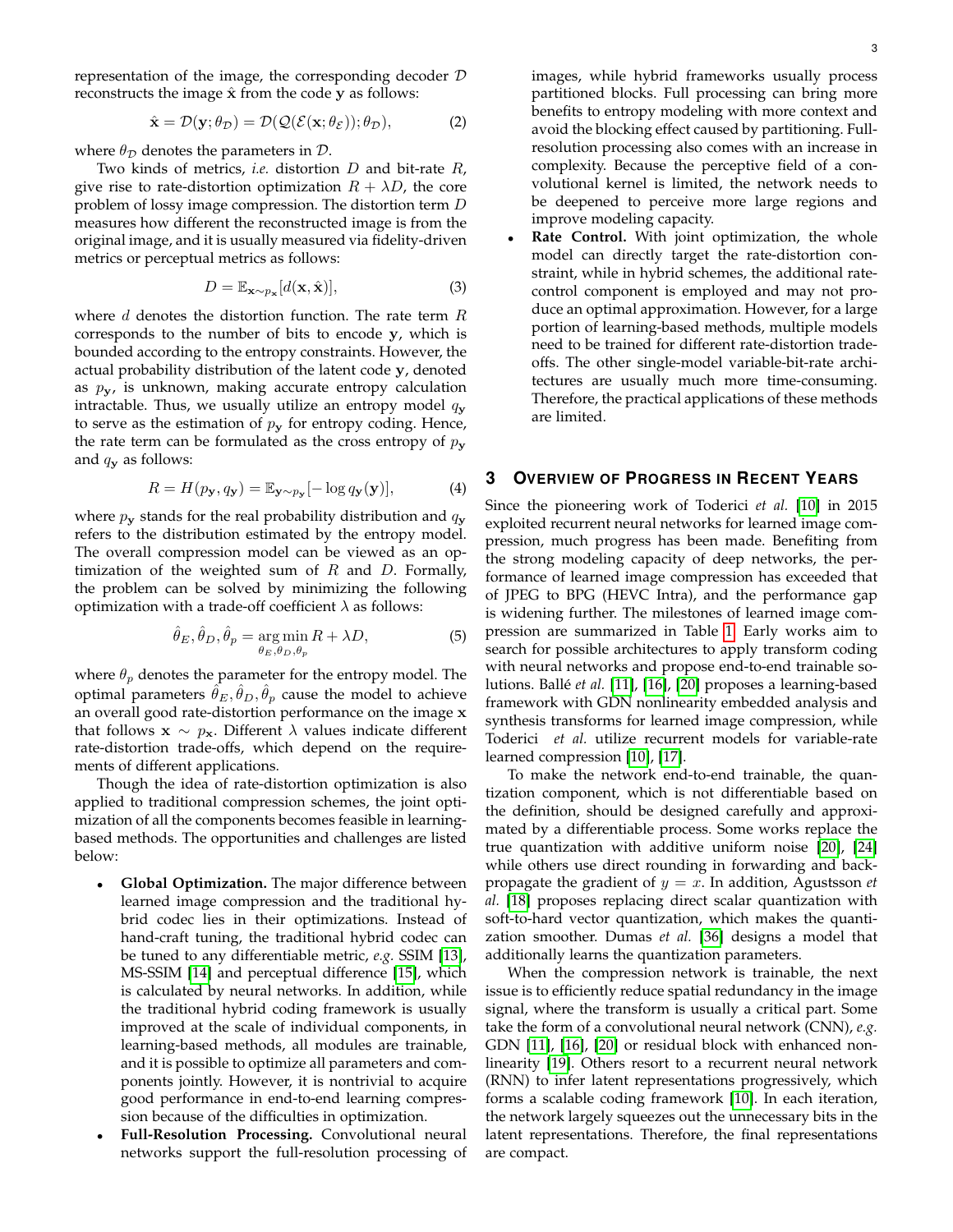| TABLE 1: Summary of important contributions of image compression in recent years. |  |  |  |  |
|-----------------------------------------------------------------------------------|--|--|--|--|
|                                                                                   |  |  |  |  |
|                                                                                   |  |  |  |  |

<span id="page-3-0"></span>

| Method Name                       | Paper Title                                                                                                        | Published In       | Highlight                                                                                                                                                                   |
|-----------------------------------|--------------------------------------------------------------------------------------------------------------------|--------------------|-----------------------------------------------------------------------------------------------------------------------------------------------------------------------------|
| Variable-Rate<br><b>RNN</b> [10]  | Variable rate image compression with<br>recurrent neural networks                                                  | ICLR 16            | The first work to utilize a convolutional LSTM network for<br>variable-bit-rate end-to-end learned image compression.                                                       |
| GDN<br>Transform [16]             | End-to-end optimization of nonlinear<br>transform codes for perceptual quality                                     | <b>PCS 16</b>      | Introduces GDN, a trainable decorrelation nonlinear nor-<br>malization, which shows a great capability for image<br>compression.                                            |
| Full-Resolution<br>RNN [17]       | <b>Full Resolution Image Compression</b><br>with Recurrent Neural Networks                                         | CVPR 17            | The first practical recurrent model for variable-bit-rate full-<br>resolution image compression.                                                                            |
| Soft-to-Hard<br>Quantization [18] | Soft-to-Hard Vector Quantization for<br>End-to-End Learning Compressible<br>Representations                        | <b>NIPS 17</b>     | Introduces vector quantization for learned compression and<br>proposes using soft-to-hard annealing techniques to improve<br>the performance of networks with quantization. |
| Compressive<br>Autoencoder [19]   | Lossy Image Compression with<br>Compressive Autoencoder                                                            | ICLR 17            | Residual network is first employed for CNN-based image<br>compression models. A Laplace-smoothed histogram is used<br>as the entropy model.                                 |
| GDN<br>Network [20]               | End-to-End Optimized Image<br>Compression                                                                          | ICLR <sub>17</sub> | Introduces the multilayer nonpartitioning end-to-end archi-<br>tecture with GDN for image compression.                                                                      |
| Inpainting<br>Based [21]          | Learning to Inpaint for Image<br>Compression                                                                       | <b>NIPS 17</b>     | Utilizes image inpainting techniques in a recurrent frame-<br>work to improve compression performance.                                                                      |
| Real-Time<br>Adversarial [22]     | Real-Time Adaptive Image<br>Compression                                                                            | ICML 17            | The first method to adopt a multiscale framework with<br>adversarial loss for learned real-time image compression.                                                          |
| Tiled<br>Network [23]             | <b>Spatially Adaptive Image</b><br>Compression Using A Tiled Deep<br>Network                                       | ICIP <sub>17</sub> | Introduces explicit intraprediction with a tiled structure in<br>the network.                                                                                               |
| Hyperprior [24]                   | Variational Image Compression With<br>A Scale Hyperprior                                                           | <b>ICLR 18</b>     | The first work to propose a hyperprior for image compres-<br>sion, which greatly advances the compression performance.                                                      |
| Context<br>Model [25]             | Joint Autoregressive and Hierarchical<br>Priors for Learned Image Compression                                      | <b>NIPS 18</b>     | Proposes combining the spatial context-model and a hyper-<br>prior for conditional entropy estimation.                                                                      |
| Local Entropy<br>Model [26]       | <b>Image-Dependent Local Entropy</b><br>Models for Learned Image<br>Compression                                    | ICIP <sub>18</sub> | Aims to better encode latent representations with an offline<br>dictionary.                                                                                                 |
| 3D-CNN<br>Entropy<br>Model [27]   | Conditional Probability Models for<br>Deep Image Compression                                                       | CVPR <sub>18</sub> | 3D-CNN is used for learning a conditional probability model<br>for a multiresidual-block-based network.                                                                     |
| Priming<br><b>RNN</b> [28]        | <b>Improved Lossy Image Compression</b><br>with Priming and Spatially Adaptive<br>Bit Rates for Recurrent Networks | CVPR 18            | The recurrent compression model is improved with a pro-<br>posed priming technique and spatial contextual entropy<br>model.                                                 |
| Content-<br>Weighted [29]         | Learning Convolutional Networks for<br>Content-Weighted Image Compression                                          | CVPR <sub>18</sub> | Proposes using a learned importance map to guide the allo-<br>cation of bits for latent code.                                                                               |
| Generative<br>Model [30]          | Deep Generative Models for<br>Distribution-Preserving Lossy<br>Compression                                         | <b>NIPS 18</b>     | GAN is first used for extremely low bit-rate image<br>compression.                                                                                                          |
| Multiscale<br>CNN [31]            | Neural Multi-scale Image<br>Compression                                                                            | ACCV <sub>18</sub> | Proposes a multiscale model and corresponding contextual<br>entropy estimation to improve compression efficiency.                                                           |
| Intraprediction<br>in Codes [32]  | Learning a Code-Space Predictor by<br><b>Exploiting Intra-Image-Dependencies</b>                                   | BMVC 18            | Explicitly designs code-space intraprediction to reduce cod-<br>ing redundancy.                                                                                             |
| Nonuniform<br>Quantization [33]   | Deep Image Compression With<br>Iterative Non-Uniform Quantization                                                  | ICIP 18            | Proposes nonuniform quantization to reduce quantization<br>error in the network.                                                                                            |
| Context<br>Model [34]             | Context Adaptive Entropy Model For<br>End-To-End Optimized Image<br>Compression                                    | ICLR 19            | Introduces a different approach to combine a hyperprior and<br>the context model for image compression.                                                                     |
| Energy<br>Compaction [35]         | Learning Image and Video<br>Compression Through<br>Spatial-Temporal Energy Compaction                              | CVPR 19            | Introduces a subband coding energy compaction technique<br>for CNN-based image compression.                                                                                 |

After the transform, the compact latent representations are further compressed via entropy coding, where frequently occurring patterns are represented with few bits and rarely occurring patterns with many bits. Earlier works incorporate elementwise independent entropy models to estimate the probability distribution of the latent representations [\[19\]](#page-14-8), [\[20\]](#page-14-3) and independently encode each element with an arithmetic coder. With these initial trials, later advanced methods explicitly estimate entropy with hyperpriors [\[24\]](#page-14-5), [\[26\]](#page-14-13), predictive models [\[25\]](#page-14-12), [\[32\]](#page-14-19), [\[34\]](#page-14-21) or other learned para-

#### metric models [\[17\]](#page-14-4), [\[27\]](#page-14-14), [\[28\]](#page-14-15).

In addition to the abovementioned methods, which target signal fidelity with learned transform coding frameworks, there are emerging works utilizing generative adversarial networks (GANs) for extremely low-bit-rate image compression. According to research on the human visual system, human eyes are less sensitive to pixelwise distortion in images, especially for areas with complex texture. Therefore, generative models such as conditional GANs can be employed to synthesize areas with low-bit-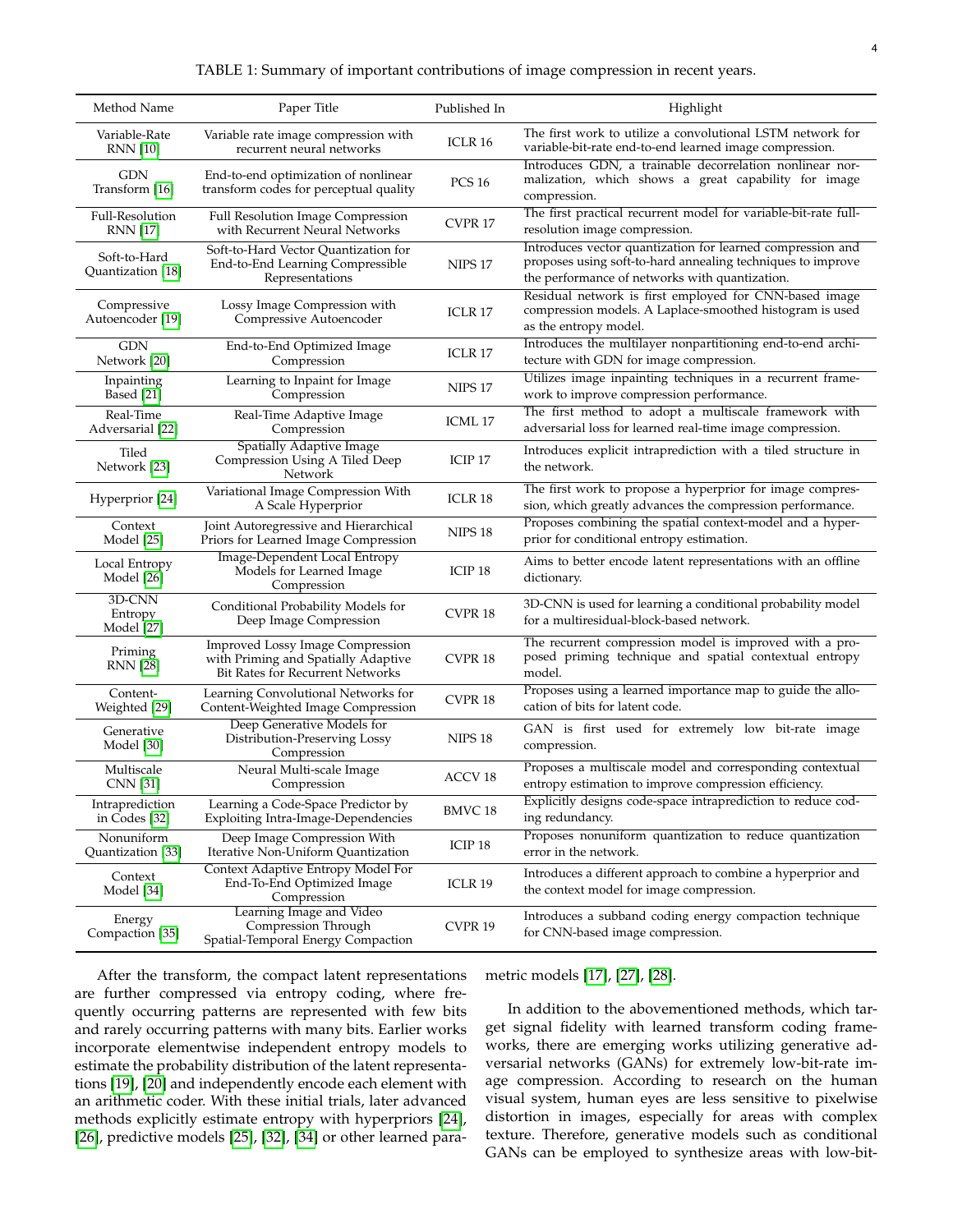rate representations as guidance, which can be utilized to design high-efficiency image codecs. Rippel *et al.* [\[22\]](#page-14-10) first proposed utilizing the adversarial loss function in an end-to-end framework to improve visual quality. In later literature, Agustsson *et al.* [\[37\]](#page-14-23), Tschannen *et al.* [\[30\]](#page-14-17) and Santurkar *et al.* [\[38\]](#page-14-24) improve the capacity of adversarial learning by introducing advanced generative networks to provide superior reconstruction quality with extremely low bit-rates.

In summary, the tremendous progress in learned image compression unveils the power of machine learning techniques. Nevertheless, there are still a large number of problems to investigate, which requires a systematic benchmark to illustrate critical areas where end-to-end learned frameworks for image compression can be further improved. In the following, we first analyze the important components (*i.e.*, the backbone architecture and entropy model) in detail and then conduct the benchmark analysis on the methods according to various aspects.

# <span id="page-4-0"></span>**4 BACKBONES FOR IMAGE COMPRESSION**

A typical neural network backbone for image compression is built upon the architecture of the variational autoencoder (VAE) [\[39\]](#page-14-25). The architecture encodes images into vectors in a latent space, forming a compact representation. With dimensionality reduction and entropy constraints, the redundancy in the image is squeezed out by the compressive transform. There have been a variety of architectures for the backbone of the framework, which can be coarsely divided into two categories, namely, one-time feed-forward frameworks and multistage recurrent frameworks. Each component in a onetime feed-forward framework conducts the feed-forward operation only once in the encoding and decoding procedure. Usually, multiple models need to be trained to cover different ranges of bit-rates, as the encoder and decoder networks determine the rate-distortion trade-off. In contrast, in multistage recurrent frameworks, an encoding component of the network iteratively conducts compression on the original and residual signals, and the number of iterations controls the rate-distortion trade-off. Each iteration encodes a portion of the residual signal with a certain amount of bits. Such a model can conduct variable-bit-rate compression on its own. In the following, we introduce both types of architectures and conduct a comparison analysis on them.

# **4.1 One-Time Feed-Forward Frameworks**

One-time feed-forward frameworks have been most widely adopted for end-to-end learned image compression. Basic variations of the architectures in the literature are illustrated in Fig. [1.](#page-4-1)

The first end-to-end learned image compression with a one-time feed-forward structure was proposed by Balle´ *et al.* [\[16\]](#page-14-2), where the analysis and synthesis transforms for encoding and decoding are made up of a single-layer GDN and inverse GDN (iGDN). This structure is then improved to support full-resolution processing, with stride convolution and the corresponding transposed convolution [\[20\]](#page-14-3). In later works, the hyperprior network [\[24\]](#page-14-5) is introduced to

<span id="page-4-1"></span>

Fig. 1: Illustration of typical architectures for feed-forward frameworks. The networks are divided into three categories: GDN-based networks (a)-(c), residual block-based networks  $(d)-(e)$ , and multiscale networks  $(f)$ .

produced by the analysis transform, and the side information can improve the entropy estimation of the latent code.

In addition to the frameworks equipped with GDN,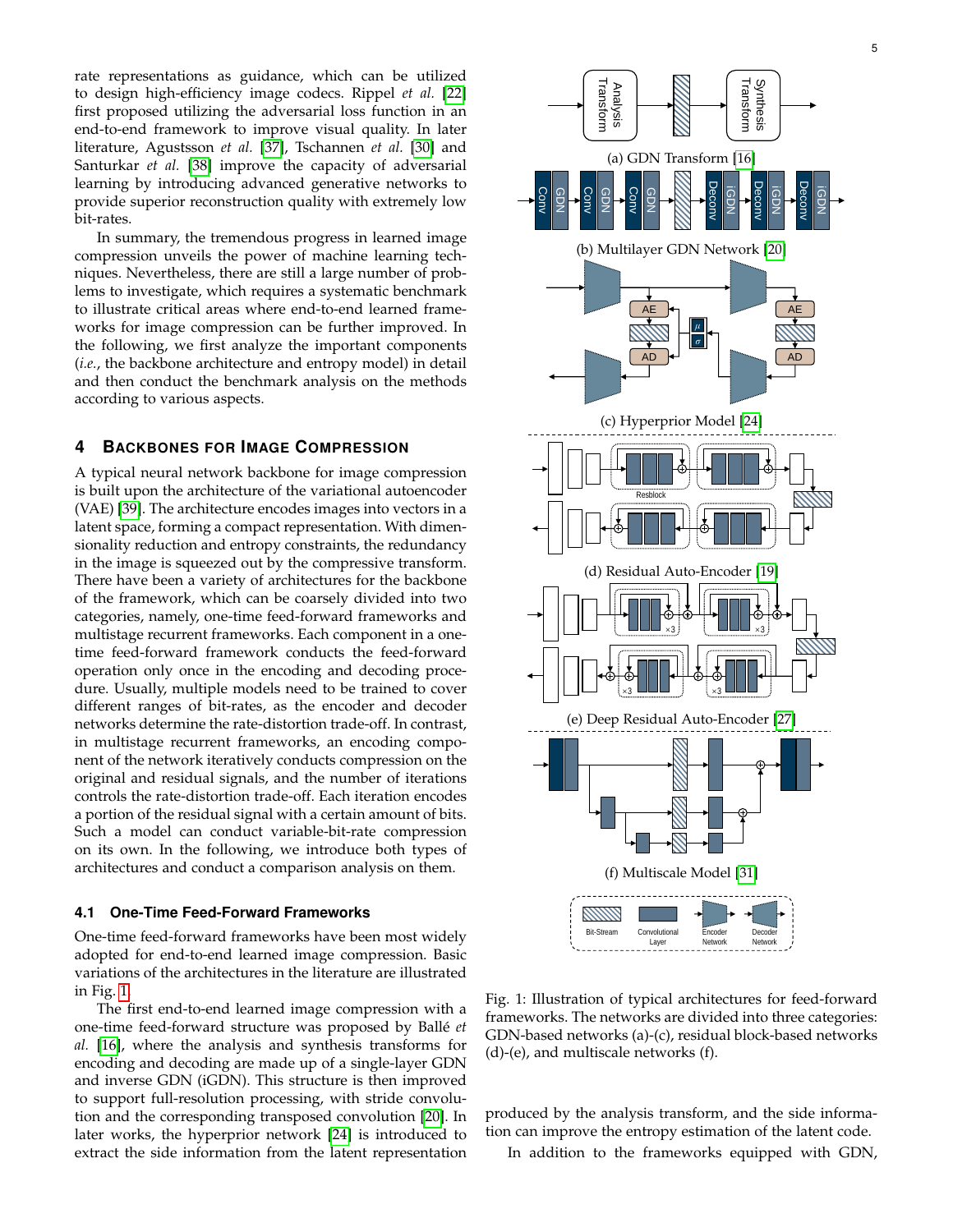another kind of feed-forward network utilizing residual blocks is proposed by Theis *et al.* [\[19\]](#page-14-8) and Mentzer *et al.* [\[27\]](#page-14-14). These networks stack multiple residual blocks in both the encoder and decoder, greatly expanding the depth of the model. With deeper networks, the encoder and decoder can embed more complex prior images, and they have more flexibility in modeling nonlinear transforms. In addition, some works adopt a multiscale structure [\[22\]](#page-14-10), [\[31\]](#page-14-18), which also extends the capacity of the network.

It is reported that a more complex design of an architecture with GDN may bring further improvements in compression performance [\[40\]](#page-14-26), [\[41\]](#page-14-27), but not as significant as that of other contributions, such as a hyperprior. Unlike other computer vision tasks, *e.g.* image recognition, where a deeper network can usually bring extra gain in perfor-mance [\[42\]](#page-14-28), [\[43\]](#page-14-29), it does not result in significant improvements in performance to extend the architecture complexity for learned image compression. Although deeper architectures can provide more fidelity to model the prior of the images, they are harder to train than shallower networks, especially with a hard bottleneck in the pipeline. However, with sufficient capacity, due to the characteristics of this problem, an end-to-end optimization process may easily fall into local minima, and therefore, performance is not significantly improved with increased complexity.

#### **4.2 Multistage Recurrent Frameworks**

The basic architecture and the variations of multistage recurrent frameworks for image compression are illustrated in Fig. [2.](#page-5-0)

The vanilla multistage framework, as an illustration of the concept, progressively encodes the residue to compress the image. For an example of the simplified case, in the first stage, there is no reconstructed signal, so the residue is the original image itself. After the encoding and reconstruction, the residual image with respect to the reconstructed and original image is pushed into the network to conduct the second-stage compression. As at each stage the compression loses some of the information, the output of the second stage is the degraded signal of the *true* residue. The framework compresses the residue and the residue of the residue progressively to achieve better quality. To finally reconstruct the original image, bits of all the stages are needed to decode the multistage residue maps, which are added together to form the decoded image. This kind of reconstruction process corresponds to the *Incremental* structure in Fig. [2.](#page-5-0) The vanilla multistage framework adopts a stateless structure, where the analysis of different stages of the residue is conducted independently. It is difficult for the network to simultaneously compress the image and the residue of all steps. Therefore, in the first practical multistage structure [\[10\]](#page-13-9), a stateful framework utilizing long short-term memory (LSTM) architectures [\[44\]](#page-14-30) is introduced. LSTM maintains a state during sequential processing that propagates the features of the images to the following steps to facilitate the modeling of the multilevel residue. Fig. [2](#page-5-0) shows the unrolled stateful structure. In each stage, the modules in the pipeline take the currently processed residue and the state from the previous stage as the input. The states are updated and propagated for processing in the next step.

<span id="page-5-0"></span>

Fig. 2: Illustration of the backbones of the multistage recurrent framework and its variations. The main feature of these designs is that the residue for one stage is taken as the input at the next stage. (a) and (b) show the vanilla structure and its improved stateful form [\[10\]](#page-13-9). (c)-(e) show different crossstage connections [\[21\]](#page-14-9).

There have been studies on the aggregation of the output of each stage. Baig *et. al.* [\[21\]](#page-14-9) present and analyze different kinds of aggregation schemes. The basic *Incremental* scheme adds the output of all stages together to form the final decoded images. The loss function of the *Incremental* scheme usually includes a term to encourage the output of each stage to approximate the residue of the previous stage. A different way to combine all the stages is to treat the multistage structure as a residual network to form the *Skip-Connection* scheme. There is only one term in the loss function for such a scheme to require that the sum of all the stages reconstructs the original image. Unlike the *Incremental* structure, there is no explicit arrangement of the residue in the *Skip-Connection* structure. The outputs of all stages contribute to the final reconstruction, each as a supplement of the reconstruction quality with respect to the others. In addition to these two kinds of schemes, Baig *et. al.* reported that with the *Stateful-Propagation* structure and the corresponding residual-to-image prediction, where each step produces a prediction of the original image rather than the residual signal, the network achieves the best performance. In such a stateful propagation scheme, it is important to propagate the states of the layers to the next step to construct a refined decoding image.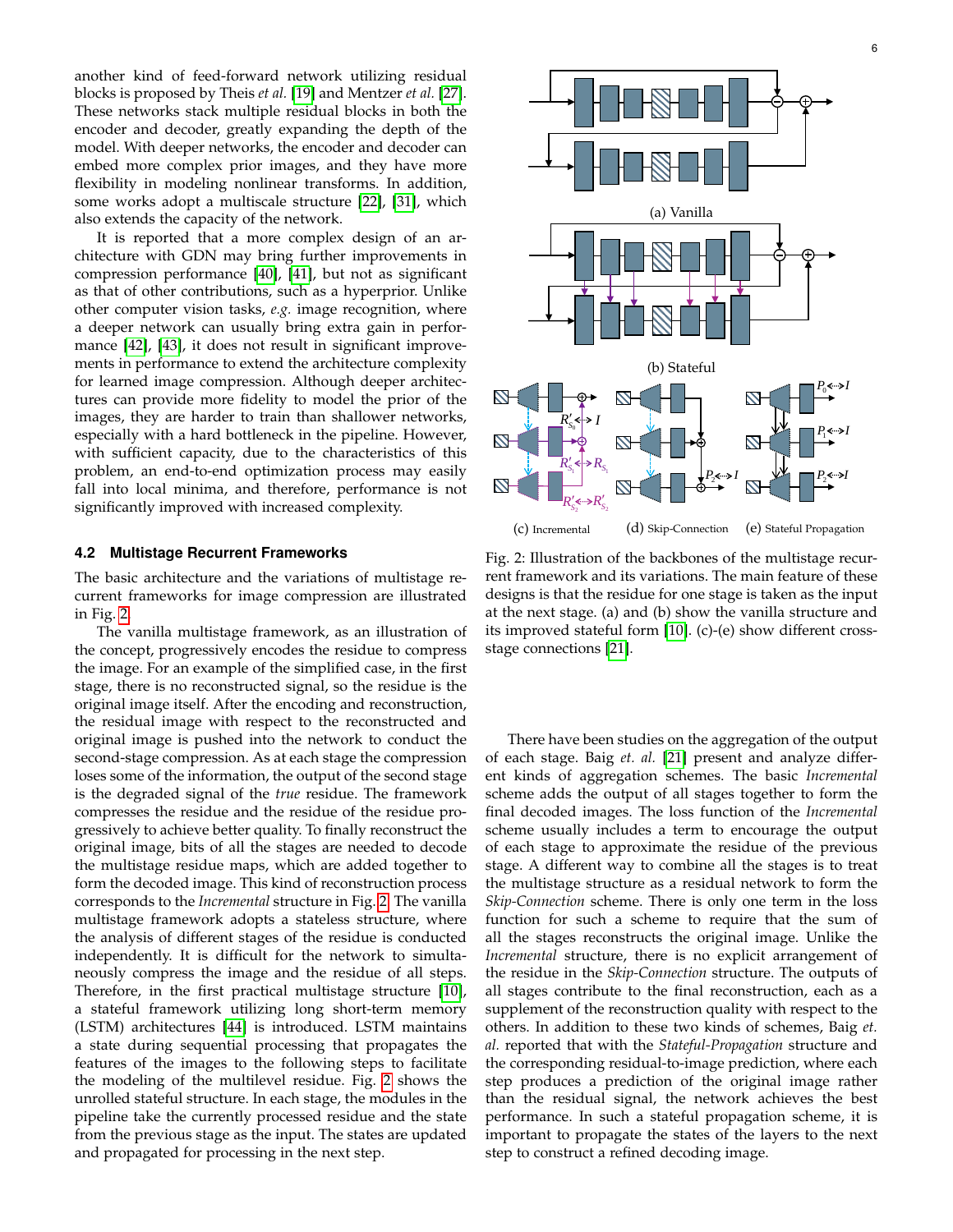#### **4.3 Comparative Analysis**

Each of the two categories of backbone architectures has its own properties and corresponding pros and cons. The differences are mainly due to the choice between the onetime structure and the progressive structure. Here are some main differences.

- Recurrent models can naturally handle variable-rate compression, while for the feed-forward network, multiple instances of networks need to be trained to support a variable range of bit-rates.
- Feed-forward networks are comparatively shallower, and the path of back-propagation is much shorter. Training such a network can be easier. In contrast, training the recurrent models requires the backpropagation through time (BPTT) technique, which is more complicated.
- Weights are shared across different stages in the recurrent model; thus, the total number of parameters for a practical image codec may require less storage for the parameters compared with one-time feed-forward models. However, residual signals and image signals are different in nature, making the training of a recurrent model more challenging.
- It usually takes more time for recurrent models to encode and decode an image because the network is executed multiple times.

Despite the pros and cons, existing works report higher rate-distortion performance in one-time feed-forward architectures [\[25\]](#page-14-12), [\[28\]](#page-14-15). However, variable-bit-rate compression is commonly required by applications, which becomes the major barrier for end-to-end learned image compression methods to be adopted by existing systems. More efforts are needed to investigate an efficient way to achieve variablerate compression for learning-based approaches.

# <span id="page-6-0"></span>**5 ENTROPY MODELS**

Entropy coding is an important component in an image compression framework. According to information theory [\[45\]](#page-14-31), the bit-rate needed to encode the signal is bounded by the information entropy, which corresponds to the probability distribution of the symbols in representing the signal. Thus, the entropy coding component is embedded in the end-to-end learned image compression framework to estimate the probability distribution of the latent representations and apply constraints on the entropy to reduce the bit-rate.

There is a large amount of research on entropy models for learned image compression. A summary of solutions to the problem of entropy modeling is presented in Table [2,](#page-7-1) and we illustrate the typical structure of different variations in Fig. [3.](#page-6-1)

Ideal entropy coding requires precise estimation of the joint distribution of the elements in the latent representations, for each instance of the image. In earlier works, those elements are assumed to be independently distributed [\[19\]](#page-14-8), [\[20\]](#page-14-3) to simplify the design. However, even with optimized transforms, it is still difficult to eliminate the spatial redundancy in the latent maps of the images. Thus, a variety of entropy models are proposed to further reduce

<span id="page-6-1"></span>

Fig. 3: Illustration of entropy modeling methods. (a)-(c) Binary methods and variations with the masking and context model, including (a) direct modeling [\[10\]](#page-13-9), (b) masked modeling [\[23\]](#page-14-11), [\[29\]](#page-14-16), [\[46\]](#page-14-32), and (c) the binary context model [\[17\]](#page-14-4). (d) Spatial context model for latent code maps [\[25\]](#page-14-12), [\[27\]](#page-14-14), [\[34\]](#page-14-21). (e) Hyperprior entropy model [\[24\]](#page-14-5).

the redundancy in the latent code. These methods include statistical analysis over a given dataset [\[18\]](#page-14-6), [\[19\]](#page-14-8), [\[20\]](#page-14-3), [\[26\]](#page-14-13), [\[35\]](#page-14-22), contextual prediction or analysis [\[17\]](#page-14-4), [\[25\]](#page-14-12), [\[28\]](#page-14-15), [\[29\]](#page-14-16), [\[31\]](#page-14-18), [\[33\]](#page-14-20), [\[34\]](#page-14-21), [\[46\]](#page-14-32), and utilizing a learned hyperprior [\[24\]](#page-14-5), [\[25\]](#page-14-12), [\[34\]](#page-14-21) for entropy modeling. The entropy model provides the estimation of the likelihood for all the elements, and the expectation of the log-likelihoods is the bound of the bitrates in encoding these elements. With the entropy model, in most of the works, arithmetic coding [\[5\]](#page-13-4) is utilized to practically losslessly encode the symbols of the latent representations.

It is worth noting that in traditional hybrid frameworks, improvements of the entropy model only affect entropy coding performance. For the learned method, as all the components are jointly optimized, a better designed entropy model not only produces a more precise estimate of the entropy but also changes the patterns produced by the analysis transform. As a consequence, the design of the entropy model should also take the structure of other components in the pipeline into consideration.

In summary, existing methods aim to provide a flexible transform and an accurate entropy model, all of which are neural network-based and end-to-end trainable. In addition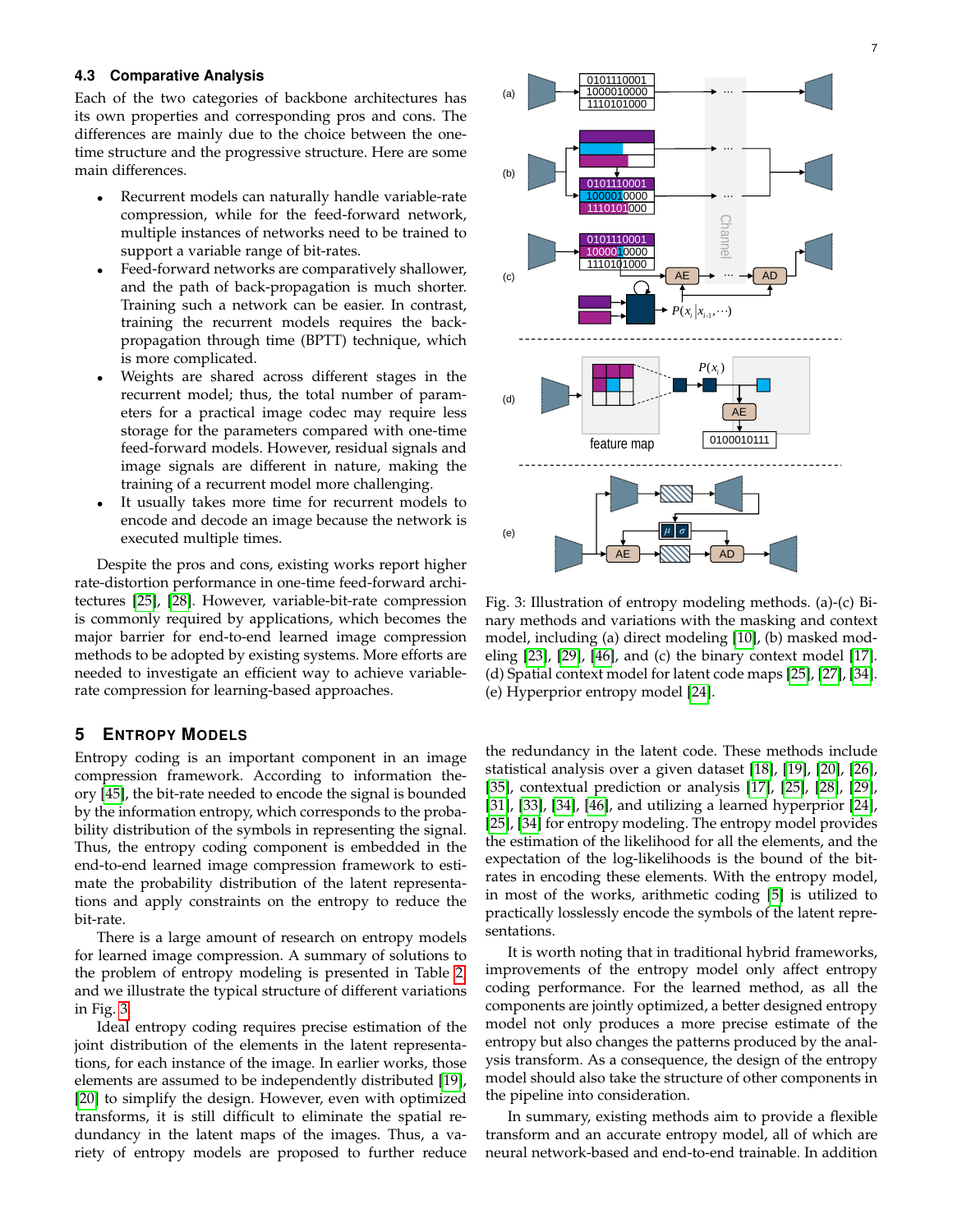<span id="page-7-1"></span>

| Solutions               |                          | Description                                                                                                                                                                                                                                                                                                                                             |  |  |
|-------------------------|--------------------------|---------------------------------------------------------------------------------------------------------------------------------------------------------------------------------------------------------------------------------------------------------------------------------------------------------------------------------------------------------|--|--|
|                         | Direct                   | The proposed network directly produces binary codes, which are transmitted as the<br>bit-stream without entropy modeling [10]. Optional external entropy codecs, such as<br>adaptive arithmetic coding [22], can be applied to the bit-stream to improve coding<br>efficiency.                                                                          |  |  |
| Binary                  | Masked                   | In addition to the binary code, the network also constructs a mask from the feature to<br>indicate the length of the binary code [23], [29], [46]. The mask is usually transmitted<br>together with the bit-stream. With rate-control, the overall performance can be further                                                                           |  |  |
|                         | Binary<br>Context-Model  | improved compared to the direct scheme.<br>The probability distribution of all the symbols to be encoded is estimated by the<br>network with previously coded symbols [17] and spatially adjacent symbols [28]. The<br>context model can more accurately estimate the probability so that the entropy coding<br>can be conducted with more efficiency.  |  |  |
|                         | Histogram                | The probability distribution is estimated by a histogram of the symbols [18]. A<br>variation of this scheme is to use a Laplace-smoothed histogram for better gener-<br>alization [19].                                                                                                                                                                 |  |  |
|                         | Piecewise<br>Linear      | The probability density function (PDF) is approximated by a parametric piecewise<br>linear function during training [20]. Context Adaptive Binary Arithmetic Coding<br>(CABAC) [6] is used to practically compress the latent codes.                                                                                                                    |  |  |
| Statistical             | Parametric<br>Factorized | A function $p(x_i) = f(x_i, \theta)$ with trainable parameters $\theta$ is modeled to estimate the<br>probability of a symbol $x_i$ . These parameters reflect the distribution of latent code<br>through the training set and can be generalized for all images [35], [47].                                                                            |  |  |
|                         | Gaussian                 | Networks based on VAE assume that the latent code follows an elementwise Gaussian<br>distribution. The loss function includes a term of cross-entropy between the actual<br>distribution and the estimated Gaussian distribution to control the bit-rate [24], [25],<br>$[34]$                                                                          |  |  |
|                         | PixelRNN<br>PixelCNN     | Multistage recurrent models [17] employ PixelRNN [48], while one-time feed-forward<br>models [27], [31] utilize PixelCNN [49] for spatial context conditioned probability<br>modeling.                                                                                                                                                                  |  |  |
| Context-Model           | Masked<br>Convolution    | Masked convolution can be seen as a simplified version of PixelCNN for conditional<br>probability modeling. Convolutional layers with $1 \times 1$ kernels are usually cascaded<br>after masked convolution to extract additional features for probability estimation [25].                                                                             |  |  |
|                         | Offline                  | The latent code produced by a given encoder is analyzed in tiles offline by learning a<br>dictionary, and the indexes are transmitted with lossless compression [26].                                                                                                                                                                                   |  |  |
| Side-Information Guided | Hyperprior               | The hyperprior, transmitted in the bit-stream, encodes the parameters, <i>i.e.</i> the mean<br>and scale value, of a Gaussian entropy model [24] to estimate the likelihoods of the<br>elements to be encoded. It greatly improves the accuracy of the entropy model and it<br>can be combined with the context model for enhanced modeling [25], [34]. |  |  |

to the main goal of rate-distortion performance, several issues need to be addressed in the exploration. The model should be adaptive to different ranges of resolutions, bitrates, and distortions. Currently, when high-resolution capturing and displaying devices emerge, high-efficiency compression of high-resolution images is a constantly growing need. On the other hand, with the rapid development of large-scale parallel computing devices, *e.g.* GPU, models should also be designed to take advantage of parallel computing devices for higher efficiency. According to the above analysis, the one-time feed-forward frameworks with convolutional neural network-powered hyperprior structures have more potential to be scalable to a high-resolution and to support large-scale parallelism. With this idea in mind, we adopt a one-time feed-forward framework and achieve one step towards obtaining superior performance with a newly proposed coarse-to-fine hyperprior compression model.

# <span id="page-7-0"></span>**6 PROPOSED COARSE-TO-FINE MODEL**

#### **6.1 Coarse-to-Fine Hyperprior Modeling**

As analyzed, we follow the basic framework of a onetime feed-forward framework, which consists of an analysis transform  $\mathcal{G}_a$  and a synthesis transform  $\mathcal{G}_s$ .  $\mathcal{G}_a$  transforms the image to latent representations, and  $\mathcal{G}_s$  reconstructs the image from those representations. To perform entropy coding, the latent representations are first quantized to a vector of discrete symbols  $X = \{X_1, X_2, ..., X_n\}$ . In addition, a parametric entropy model  $Q_{\mathbf{X}}(\mathbf{X}; \theta)$  *w.r.t* the random vector  $X$  is built to provide the estimation of the likelihoods. The aim of entropy coding is now to jointly optimize the parameters in the networks to 1) accurately model the distribution  $P_{\mathbf{X}}(\mathbf{X})$  of the random vector **X** with  $Q_{\mathbf{X}}(\mathbf{X}; \theta)$ and 2) minimize the overall rate-distortion function with the estimated entropy. State-of-the-art methods combine context models and hyperpriors. In such approaches, it is first assumed that the joint probability distribution of  $X$ can be factorized to the product of sequential conditional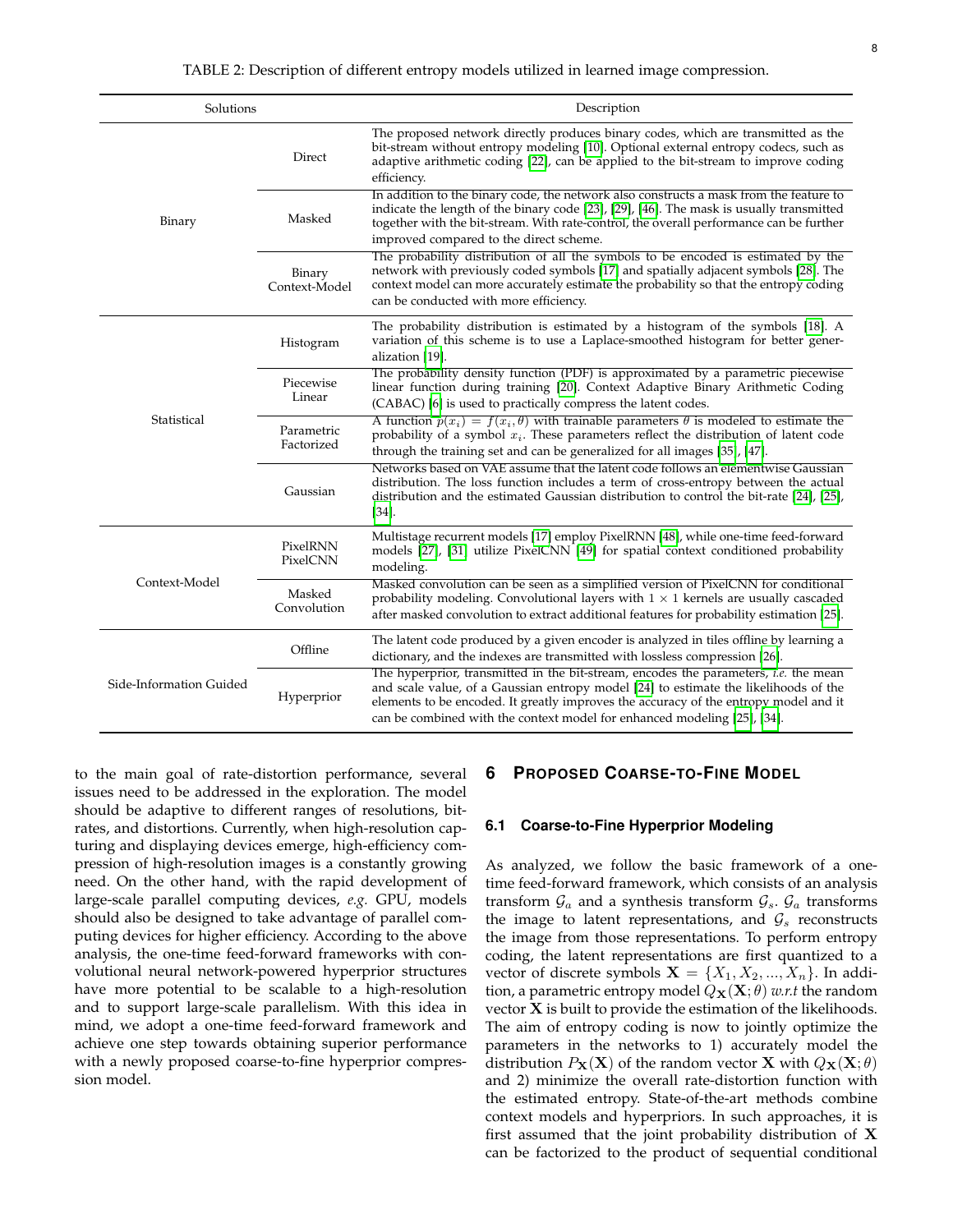probabilities as follows:

$$
Q_{\mathbf{X}|\mathbf{Y}}(\mathbf{X}|\mathbf{Y}) = \prod_{i} Q_i(X_i|X_{i-1}, X_{i-2}, ..., X_{i-m}, \mathbf{Y}), \quad (6)
$$

where  $Y$  denotes the hyperprior, which is generated from X and encoded to the bit-stream. When we need to decode X, Y has already been decoded. These kinds of models need to address two issues. First, the dimensionality and the corresponding bit-rate of  $Y$  should be kept low; otherwise, **Y** itself may contain too much redundancy and is not efficiently compressed. In such a circumstance, the hyperprior may not provide enough information to accurately model the conditional probability, especially for higher ranges of bit-rates and large resolutions. Second, although contextual conditioning can help with accuracy, it is performed in a sequential way and is hard to accelerate with large-scale parallel computing devices. Thus, the framework is less scalable for input images of different sizes.

To address the issues of the sequential context models, in the proposed method, we adopt a multilayer conditioning framework, which improves scalability for images of different sizes. The formulation is modified as follows:

<span id="page-8-0"></span>
$$
Q_{\mathbf{X}}(\mathbf{X}) = Q_{\mathbf{X}, \mathbf{Y}}(\mathbf{X}, \mathbf{Y}) = Q_{\mathbf{Y}}(\mathbf{Y}) Q_{\mathbf{X}|\mathbf{Y}}(\mathbf{X}|\mathbf{Y}). \tag{7}
$$

The first equality in Eq.  $(7)$  holds for Y because the hyperprior is generated from  $X$  in a deterministic manner. When  $X$  becomes complex and is controlled by expanding the dimension,  $Y$  may need to embed more information to support accurate conditional modeling. Therefore, an additional layer of the hyperprior is introduced as follows:

<span id="page-8-1"></span>
$$
Q_{\mathbf{Y}}\left(\mathbf{Y}\right) = Q_{\mathbf{Y},\mathbf{Z}}\left(\mathbf{Y},\mathbf{Z}\right) = Q_{\mathbf{Z}}\left(\mathbf{Z}\right) Q_{\mathbf{Y}|\mathbf{Z}}\left(\mathbf{Y}|\mathbf{Z}\right),\quad (8)
$$

which in fact forms a coarse-to-fine hyperprior model. The dimension of  $Z$  is reduced, and the redundancy is squeezed out by the hypertransforms. Thus, the joint distribution  $P_{\mathbf{Z}}(\mathbf{Z})$  of the latent representation  $\mathbf{Z} = \{Z_1, Z_2, \dots, Z_n\}$ at the innermost layer can be approximately factorized as follows:

<span id="page-8-2"></span>
$$
Q_{\mathbf{Z}}(\mathbf{Z}) = Q_{\mathbf{Z}}(Z_1, Z_2, \cdots, Z_n) \approx \prod_i Q_{Z_i}(Z_i). \tag{9}
$$

With Eq. [\(7\)](#page-8-0) and Eq. [\(8\)](#page-8-1), the probability distribution of  $Y$ and  $X$  can now be modeled in a conditional way, while existing works [\[48\]](#page-14-34), [\[50\]](#page-14-36) show that neural networks are capable of modeling conditional probability distributions. The hyperrepresentation  $Y$  is also designed to embed the main information of the images to be compressed. Therefore, the joint distribution can also be approximately factorized as follows:

$$
Q_{\mathbf{X}|\mathbf{Y}}(\mathbf{X}|\mathbf{Y}) = Q_{\mathbf{X}|\mathbf{Y}}(X_1, \cdots, X_n|\mathbf{Y}) \approx \prod_i Q_{X_i|\mathbf{Y}}(X_i|\mathbf{Y}),
$$
  
\n
$$
Q_{\mathbf{Y}|\mathbf{Z}}(\mathbf{Y}|\mathbf{Z}) = Q_{\mathbf{Y}|\mathbf{Z}}(Y_1, \cdots, Y_n|\mathbf{Z}) \approx \prod_i Q_{Y_i|\mathbf{Z}}(Y_i|\mathbf{Z}),
$$
\n(10)

where all elements in the previous layer can be utilized as the conditions to estimate the distribution of the latent representation at the upper layer. Although no contextual conditioning is conducted here, contextual conditioning can be implicitly modeled in the information flow from  $X$  to  $Y$ 

and then used to predict  $X$  from  $Y$ . Unlike existing blockconditioning context models, in the proposed framework, the estimation of the probability for each element utilizes information from a larger area due to the coarse-to-fine structure. This helps to explore long-term correlations in images and improves the compression performance, especially for high-resolution images.

# **6.2 Network Architecture**

The overall structure of the end-to-end learned coarse-tofine framework is shown in Fig. [4](#page-9-0) jointly with the encoder and decoder. The analysis transform network encodes the input image as the latent representation  $X$ , which is then quantized with a rounding operation. It aims to squeeze out pixelwise redundancy as much as possible. We exploit GDN as the activation in the analysis transform and inverse GDN in the synthesis transform. We conduct coarse-to-fine modeling with multilayer hyper analysis and a symmetric hyper synthesis transform. According to Eq. [\(7\)](#page-8-0) and Eq. [\(8\)](#page-8-1), to estimate the distribution of  $X$ , a probability estimation network is employed to process  $Y$  and predict the likelihood  $P_{X_i}(X_i = x_i)$  with the estimated  $Q_{X_i}(X_i = x_i)$  for each element  $X_i$  in **X**. As stated in [\[24\]](#page-14-5), the conditional distribution of each element in  $X$  can be assumed to be Gaussian, and the probability estimation network predicts the mean and scale of the Gaussian distribution. As the latent code has been rounded to be discrete, the likelihood of the latent code can be calculated as follows:

$$
Q_{X_i|\mathbf{Y}}(X_i = x_i|\mathbf{Y}) =
$$

$$
\phi\left(\frac{x_i + \frac{1}{2} - \mu_{x_i}}{\sigma_{x_i}}\right) - \phi\left(\frac{x_i - \frac{1}{2} - \mu_{x_i}}{\sigma_{x_i}}\right), \quad (11)
$$

where  $\phi$  denotes the cumulative distribution function of a standard normal distribution, while the mean  $\mu_{x_i}$  and scale  $\sigma_{x_i}$  are predicted from Y. The same process is conducted *w.r.t.* **Y** and **Z** to estimate the probability distribution of **Y**. As illustrated in Eq. [\(9\)](#page-8-2), the probability distribution of  $Z$  can be approximately factorized. Thus, we employ a zero-mean Gaussian model. The likelihood of each element in Z can be calculated as follows:

$$
Q_{Z_i}(Z_i = z_i) = \phi\left(\frac{z_i + \frac{1}{2}}{\sigma_{z_i}}\right) - \phi\left(\frac{z_i - \frac{1}{2}}{\sigma_{z_i}}\right). \tag{12}
$$

Note that  $\sigma_i$  is a trainable parameter in the network. All channels in the latent representation share the same  $\sigma$  while each channel has an independent one.

According to information theory, the minimum bit-rate required to encode  $X$  (or  $Y$  and  $Z$ ) with the estimated distribution equals the cross entropy of the real distribution  $P_{\mathbf{X}|\mathbf{Y}}(\mathbf{X}|\mathbf{Y})$  and the estimated distribution  $Q_{\mathbf{X}|\mathbf{Y}}(\mathbf{X}|\mathbf{Y}) \sim$  $\mathcal{N}(\mu_x, \sigma_x)$ , which is denoted as follows:

$$
R = H(Q) + D_{KL}(P||Q) = \mathbb{E}_{\mathbf{X}|\mathbf{Y}} \left[ -\log(Q) \right]. \tag{13}
$$

We minimize the rate-distortion function  $\mathcal{L}_{RD} = R + \lambda D$ with the network. To accelerate the convergence during the training of the multilayer network, an additional information-fidelity loss is introduced. This loss term encourages the hyperrepresentation  $Y$  to maintain the critical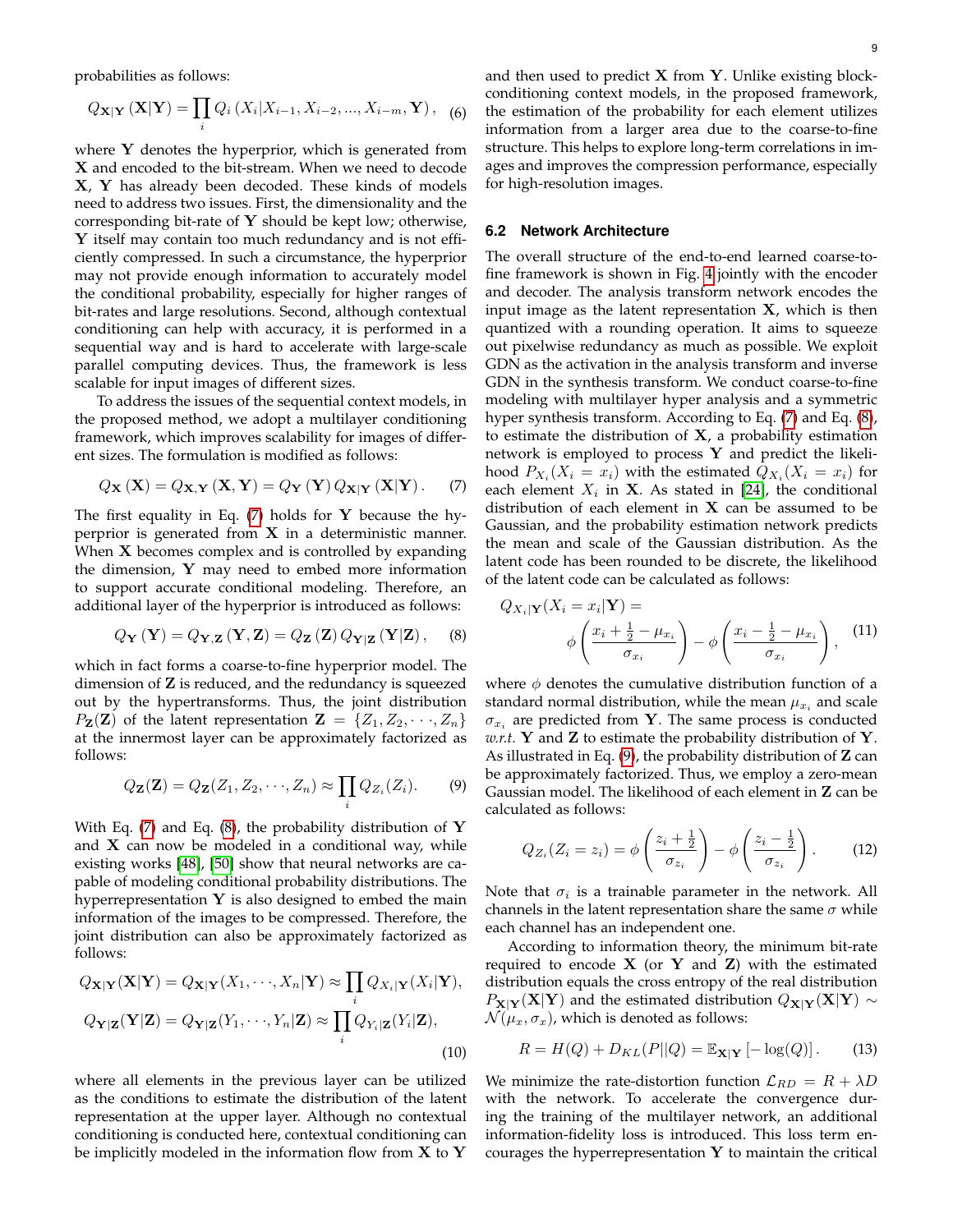<span id="page-9-0"></span>

Fig. 4: Overall architecture of the multilayer image compression framework. The probability distribution of the innermost layer of the hyperprior is approximated with a zero-mean Gaussian distribution, where the scale values  $\sigma$  are channelwise independent and spatially shared.

information in  $X$  during training and is formulated as follows:

$$
\min_{\mathbf{Y},\theta} \mathcal{L}_{\text{if}} = ||\mathcal{F}(\mathbf{Y};\theta) - \mathbf{X}||_2.
$$
 (14)

In practice, the function  $\mathcal F$  with trainable parameter  $\theta$  is one convolutional layer with no nonlinear activation. The information-fidelity loss takes the form of the least-square error to make the prediction of  $\mu$  and  $\sigma$  more accurate.

#### **6.3 Signal-Preserving Hyper Transform**

To conduct coarse-to-fine modeling of images, especially for high-fidelity modeling in high-resolution or high-quality circumstances, it is important to preserve the information while performing hyper analysis and synthesis transforms in the succeeding hyperlayers. Therefore, the signalpreserving hypertransform is proposed to build a framework with multiple layers. We observe that elements in the latent representations produced by the main analysis transform are much less correlated compared with pixels in natural images, as the spatial redundancy has been largely reduced by the previous analysis transforms. Therefore, local correlations in the feature maps are weak, while convolutions with large kernels rely on such local correlations for effective modeling. In addition, the previous transform network consists of stride convolutions with ReLU activation. Stride convolutions downsample the feature maps, while activation functions such as ReLU intuitively disable some of the filter neurons that produce negative values and make the response sparser. Because the dimension of these convolution layers needs to be limited to ensure the gradual factorization of the latent representation, the original hypertransform loses much information during processing.

In summary, the issues of the original analysis transform in the proposed architecture fall into two categories: 1) Original analysis transforms fix the number of channels and downsample the feature maps, which reduces the dimension of the latent maps. 2) Combining large convolution kernels with ReLUs at the beginning of the analysis transform or the end of the synthesis transform will lose

<span id="page-9-1"></span>TABLE 3: Structure of the signal-preserving hypertransform.

|  |  |  |  |  | (a) Hyper analysis transform. |
|--|--|--|--|--|-------------------------------|
|--|--|--|--|--|-------------------------------|

| Name                           | Operation            | Output Shape                  | Activation |  |  |
|--------------------------------|----------------------|-------------------------------|------------|--|--|
| Input<br>$#1$ F.               | Conv. $(3 \times 3)$ | (b, h, w, c)<br>(b, h, w, 2c) | Linear     |  |  |
|                                |                      |                               |            |  |  |
| Down                           | Space-to-Depth       | (b, h/2, w/2, 8c)             |            |  |  |
| #2 E                           | Conv. $(1 \times 1)$ | (b, h/2, w/2, 4c)             | ReLU       |  |  |
| #3 E                           | Conv. $(1 \times 1)$ | (b, h/2, w/2, 4c)             | ReLU       |  |  |
| #4 E                           | Conv. $(1 \times 1)$ | (b, h/2, w/2, c')             | Linear     |  |  |
| (b) Hyper synthesis transform. |                      |                               |            |  |  |

| Name        | Operation              | Output Shape      | Activation |
|-------------|------------------------|-------------------|------------|
| Input       |                        | (b, h/2, w/2, c') |            |
| $#1$ D      | Deconv. $(1 \times 1)$ | (b, h/2, w/2, 4c) | Linear     |
| Up          | Depth-to-Space         | (b, h, w, c)      |            |
| #2 $\Gamma$ | Deconv. $(1 \times 1)$ | (b, h, w, 4c)     | ReLU       |
| #3 $D$      | Deconv. $(1 \times 1)$ | (b, h, w, 4c)     | ReLU       |
| #4 D        | Deconv. $(3 \times 3)$ | (b, h, w, c)      | Linear     |

some information that has not been transformed, limiting the capacity.

The signal-preserving hypertransform is designed to facilitate the multilayer structure by preserving information for coarse-to-fine analysis. The structure of the analysis and synthesis transform network is illustrated in Table [3.](#page-9-1) Instead of using large kernels in the filters, we employ a relatively small filter in the first layer with no nonlinear activation, and we conduct  $1 \times 1$  convolutions in the remaining layers. The first layer in the network expands the dimension of the original representations. Combined with succeeding nonlinear layers, the expansion of dimension preserves the information of the original representations while supporting nonlinear modeling. We exploit a *space-todepth* operation to reshape the tensor of the representations, making spatially adjacent elements scatter in one location but in different channels. In this way, the succeeding  $1 \times 1$ convolutions are able to conduct nonlinear transforms to reduce spatial redundancy. At the final layer of the network, we conduct a dimensionality reduction on the tensor to make the representation compact. We symmetrically design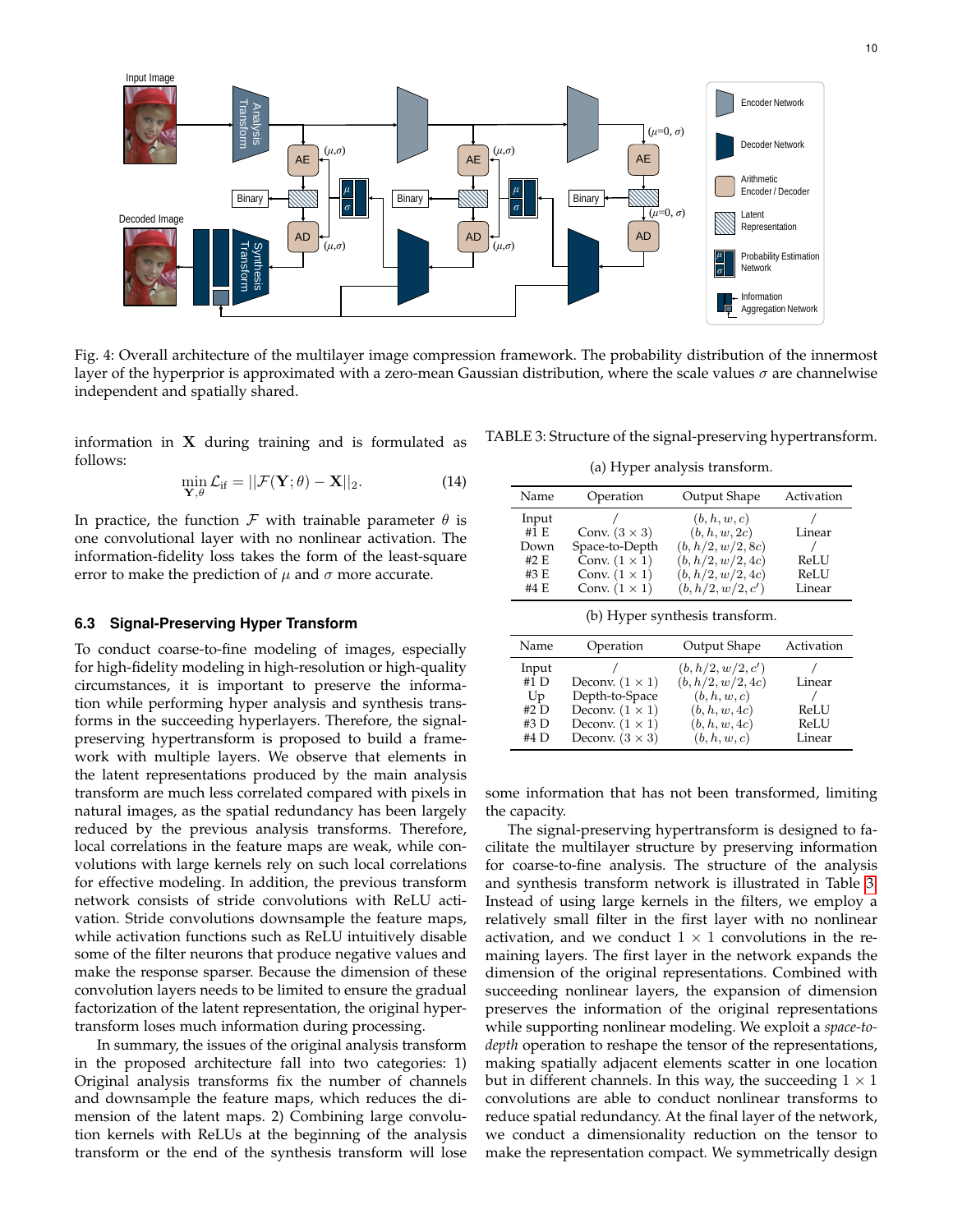the hyper synthesis transform to produce  $Y$  in Eq. [\(7\)](#page-8-0) as the conditional prior for the outer layer, which is taken as the side information for reconstruction.

#### **6.4 Information Aggregation for Reconstruction**

In the decoding process, the synthesis transform maps latent representations back to pixels. To best reconstruct the image, the decoder needs to fully utilize the provided information in the bit stream. Practical image and video compression usually exploit side information to improve quality. With this idea in mind, we take hyperlatent representations as side information and aggregate information from all layers of the hyperlatent representations to reconstruct the decoded image in the proposed framework. The architecture of the information aggregation decoding network is shown in Fig. [5.](#page-10-2) Both the main latent representation and the higher order representations of smaller scales are upsampled by the decoding network to half the size of the output image. A fusion is conducted with a concatenation of the two representations. The fused representation is then processed by a residue block and then upsampled to the scale of the output image.

<span id="page-10-2"></span>

Fig. 5: Information aggregation subnetwork for the reconstruction of the decoded image. The main latent representation (Main Repr.) and the two layers of hyperrepresentations (L1 Repr. and L2 Repr.) are aggregated for the reconstruction.

By fusing the main representation and the hyperrepresentations, information of different scales contributes to the reconstruction of the decoded image, where the higherorder representations provide global information and the others preserve details in the image. The fusion process is conducted at smaller spatial resolutions to avoid high computational complexity. After the fusion of features, we employ a single residue block with peripheral convolution layers to map the feature maps back to pixels.

# <span id="page-10-1"></span>**7 EVALUATION**

# **7.1 Datasets**

End-to-end learned image compression is a self-supervised problem where distortion metrics measure the difference between the original image and the reconstructed image and the bit-rate corresponds to the entropy of the latent code. Thus, no extra labeling labor is needed, and many existing large-scale image sets, *e.g.* ImageNet [\[51\]](#page-14-37) and DIV2K [\[52\]](#page-14-38), can be used to train networks for image compression. To reduce possible compression artifacts in the images, the lossy-compressed images are usually downsampled before they are used for network training.

Commonly used testing image sets include Kodak [\[53\]](#page-14-39) and Tecnick [\[54\]](#page-14-40), which contain high-quality natural images that have not been lossy-compressed. The Kodak dataset consists of 24 images with resolution  $512 \times 768$ , with a wide variety of content and textures that are sensitive to artifacts. Thus, it has been widely used to evaluate image compression methods. For the Tecnick dataset, the *SAM-PLING* testset is used for evaluation in some works. In contrast to Kodak, this dataset contains images with higher resolution ( $1200 \times 1200$ ), which can serve as a supplemental benchmark for image compression methods that can have different performance on images with different resolutions.

In addition, in recent years, the CVPR Workshop and Challenge on Learned Image Compression (CLIC), with the goal of encouraging research in learning-based image compression, has attracted much attention in the community. A testing dataset consisting of images captured by both mobile phones and professional cameras is provided and updated year by year. The images have higher resolutions, on average  $1913 \times 1361$  for *mobile* photos and  $1803 \times 1175$ for *professional* photos. Evaluation results on this dataset indicate compression performance on images with relatively high resolutions.

## <span id="page-10-0"></span>**7.2 Rate-Distortion Performance**

Although the overall history of the development of endto-end learned image-compression methods is not as long as that of hybrid coding standards, there have been a significant number of works on this topic, and tremendous progress has been made. However, few studies have thoroughly evaluated rate-distortion performance on various images and compared baselines (*i.e.*, anchors). It is nevertheless valuable to compare performance on technical merits to investigate which direction truly affects performance. In the following, we summarize the performance of selected works. The contributions in these works include different methods for entropy modeling, novel architecture design and normalization.

#### *7.2.1 Evaluation Protocol*

Three datasets, *i.e.*, Kodak, Tecnick and CLIC 19, are used in the evaluation, which correspond to three different levels of resolution and different content. For the evaluated learningbased methods, we average the metrics of the bit-rate (bpp) and the distortion (PSNR and MS-SSIM) across the dataset for different models, which are usually trained with different trade-off coefficients  $\lambda$ . All methods are compared with JPEG and BPG 4:4:4. For both JPEG and BPG, the metrics are averaged at different quality factors (QFs) or quantization parameters (QPs). To illustrate the comparison, we show the results for rate-distortion curves in Fig. [6.](#page-12-0) We also calculate the BD-rate [\[55\]](#page-14-41) with respect to the bit-rate and PSNR over the three datasets, as illustrated in Table [4.](#page-11-1) Different ranges of bit-rates (in bpp) are set for the calculation of BD-rate on different datasets, *i.e.*, [0.4, 1.15] for Kodak, [0.3, 0.6] for Tecnick and [0.3, 0.9] for CLIC. This is due to the difference in content. The chosen bit-rate ranges cover the distortion level where human eyes are most sensitive to degradation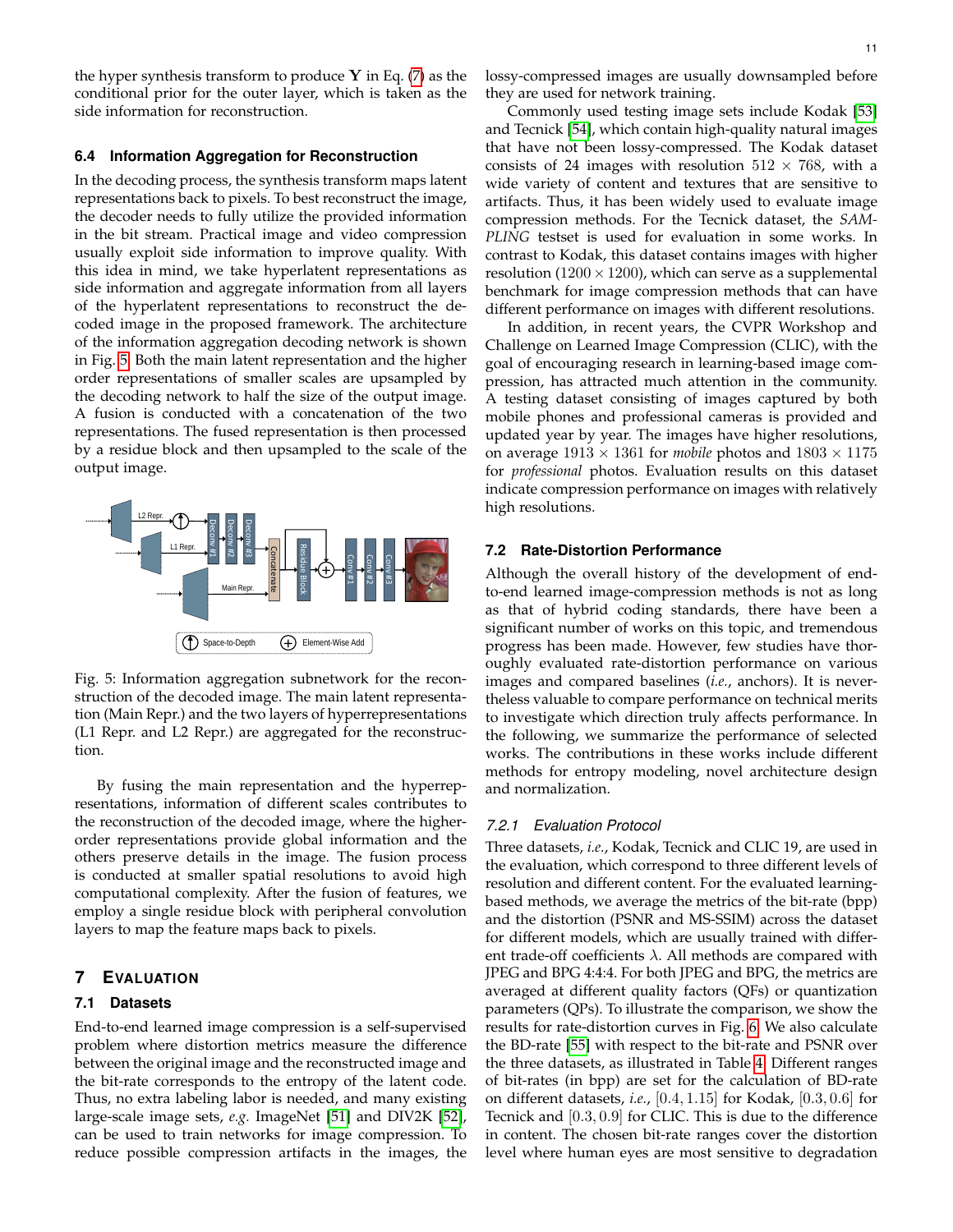<span id="page-11-1"></span>TABLE 4: Evaluation of the BD-Rate on different methods, with PSNR measuring the distortion level. We set BPG-4:4:4 as the anchor. The negative values reflect the average bit saving on the same level of distortion compared to the anchor.

| Methods            | Kodak     | Tecnick    | CLIC.     |
|--------------------|-----------|------------|-----------|
| CVPR17-RNN         | 212.81%   | 244.26%    | N/A       |
| PCS18-ReLU         | 54.88%    | 55.17%     | 56.85%    |
| PCS18-GDN          | 41.63%    | 38.18%     | 53.93%    |
| ICLR18-Factorized  | 32.45%    | 32.17%     | 52.11%    |
| ICLR18-HyperPrior  | 3.43%     | $-5.44\%$  | 10.15%    |
| NIPS <sub>18</sub> | $-4.80\%$ | $-16.95%$  | $-1.06%$  |
| ICLR19             | $-4.94\%$ | 26.84%     | 18.48%    |
| Ours               | $-9.38\%$ | $-16.50\%$ | $-13.15%$ |
| $BPG-4:4:4$        | 0         | 0          | 0         |
| <b>IPEG</b>        | 115.05%   | 217.84%    | 120.47%   |

and that all the methods can be included in the comparison. We analyze the results and summarize the important properties in the following.

# *7.2.2 Entropy Model*

The design of the entropy model is the main driving force of improvements in rate-distortion performance. The design of entropy models in end-to-end learned image compression has developed through the period from contextual binary entropy models [\[17\]](#page-14-4) to hyperprior models and spatial / cross-channel entropy estimation [\[24\]](#page-14-5), [\[25\]](#page-14-12). Specifically, as shown in Fig. [6,](#page-12-0) a leap in gain occurred with the emergence of hyperpriors, which have been adopted by many other frameworks. Despite great success, modeling contextual probability is still a challenging topic in image modeling due to variation in resolution. As shown in Table [4,](#page-11-1) context model-based methods [\[25\]](#page-14-12), [\[34\]](#page-14-21) may have unstable gain over BPG at different levels of resolution, while the proposed methods achieve consistent superiority over the anchor.

## *7.2.3 Depth of the Network*

The depth of the network is a comparatively less important factor in performance, while in other computer vision tasks, networks with a deeper architecture usually perform better than those with fewer layers. Some works [\[40\]](#page-14-26), [\[56\]](#page-14-42) also confirm this observation. Instead of building complicated network architectures, work may focus more on the specific design of the networks to better model the image prior. However, it has been reported that the network should consist of a sufficient quantity of parameters, and the width of the network should be large enough for effective modeling of images, especially for higher ranges of bit-rates and higher quality [\[34\]](#page-14-21).

# *7.2.4 Normalization*

It is reported in [\[24\]](#page-14-5) that batch normalization [\[57\]](#page-14-43), commonly used to improve the performance of neural networks, does not bring significant improvement. However, Balle` *et al.* proposed generalized divisive normalization [\[11\]](#page-13-10), [\[47\]](#page-14-33),

which is proven to be able to decorrelate the elements in images to improve overall performance. Most state-of-theart solutions adopt normalization and its inverse in the main encoding and decoding transform. However, it still remains as a topic in future research to reduce spatial redundancy more efficiently with normalization.

#### *7.2.5 Summary*

We evaluate the rate-distortion performance of different methods developed in recent years. As we can see from the results, great progress has been made to improve the rate-distortion performance, where the decorrelation normalization and the hyperprior model bring significant improvement. Nevertheless, we also see large variations in performance on different testing datasets. Compared with existing works, the proposed method achieves a more consistent gain on different content and resolutions.

# <span id="page-11-0"></span>**7.3 Cross-Metric Evaluation**

End-to-end learned image compression models can usually be trained towards many objectives as long as they are differentiable. Recent works usually evaluate two versions of the proposed method by training the model with both MSE (for PSNR) and MS-SSIM, as MS-SSIM better models visual quality for humans. Models trained on one objective may not perform well on the other metrics. Specifically, models trained with MS-SSIM as the loss function usually show lower PSNR values for a given range of bit-rates. Different models, which should achieve different performances, show similar levels of PSNR if they are trained using MS-SSIM. In contrast, different PSNR-optimized models do show different performance in MS-SSIM evaluation. For this class of models, those with higher results in PSNR usually perform better in MS-SSIM.

Because end-to-end learned models can be tuned with both PSNR and MS-SSIM, we are able to investigate the relationship between different metrics and objectives. We employ the perceptual metric, which is widely used in image enhancement and synthesis [\[15\]](#page-14-1), [\[58\]](#page-14-44), as the metric for cross evaluation. Following the settings of perceptual loss in [\[15\]](#page-14-1), the  $L_2$  distance of the output feature maps corresponding to four layers in the VGG-16 [\[59\]](#page-14-45) with respect to the original image and the reconstructed image are evaluated. Zhang *et al.* [\[58\]](#page-14-44) show that the distance of the feature maps of such layers reflects the distortion with respect to human perception. Thus, we employ the metric as a supporting evaluation of the reconstruction quality for image compression methods.

To show the comparison, we plot the Perceptual-PSNR and Perceptual-MS-SSIM curves in Fig. [7.](#page-13-14) Note that the distances with respect to the four layers are averaged for the illustration. Here are our observations of the experimental results.

• For a given level of PSNR, models trained on MS-SSIM show significantly less perceptual distortion, while for a given level of MS-SSIM, those trained on PSNR have less perceptual distortion. When a model is optimized for a metric, compared with others that are not optimized for that metric, the optimized one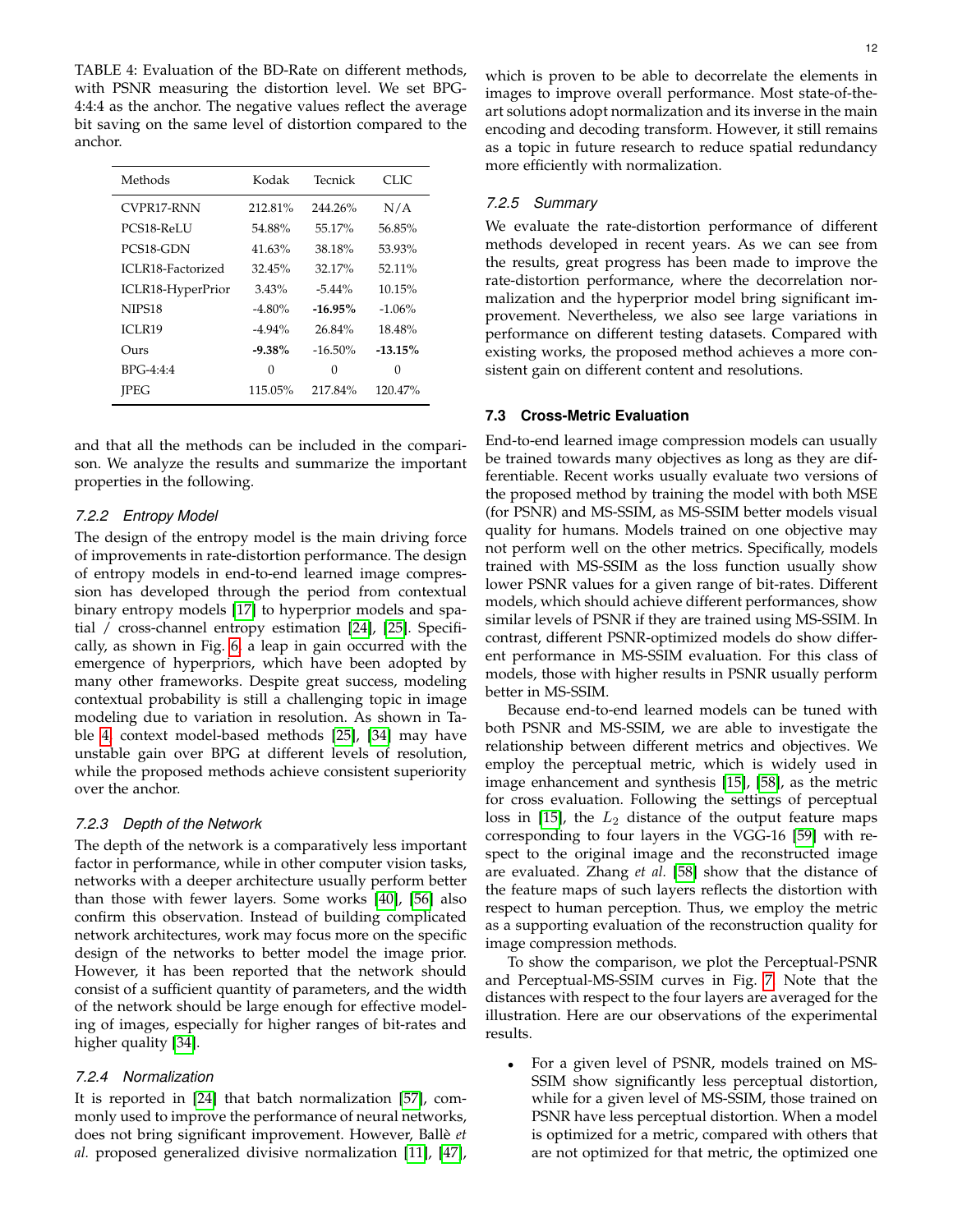<span id="page-12-0"></span>



Bit-rate (bpp)

(a) Kodak, PSNR

40.0 42.5 45.0

PSNR (dB)

Fig. 6: Rate-Distortion Curves. The methods include *PCS18-ReLU, PCS18-GDN* [\[47\]](#page-14-33), *ICLR18-Factorized, ICLR18- HyperPrior* [\[24\]](#page-14-5), *NIPS18* [\[25\]](#page-14-12), *ICLR19* [\[34\]](#page-14-21), *CVPR17-RNN* [\[17\]](#page-14-4), *CVPR18-Condition* [\[27\]](#page-14-14), *BPG-4:4:4* [\[9\]](#page-13-8) and JPEG [\[1\]](#page-13-0). We conduct the evaluation on the three datasets Kodak, Tecnick and CLIC 2019. PSNR and MS-SSIM are used as the distortion metrics. We convert the MS-SSIM values to decibels  $(-10 \log_{10}(1-d))$ , where d refers to the MS-SSIM value) for a clear illustration, following [\[24\]](#page-14-5).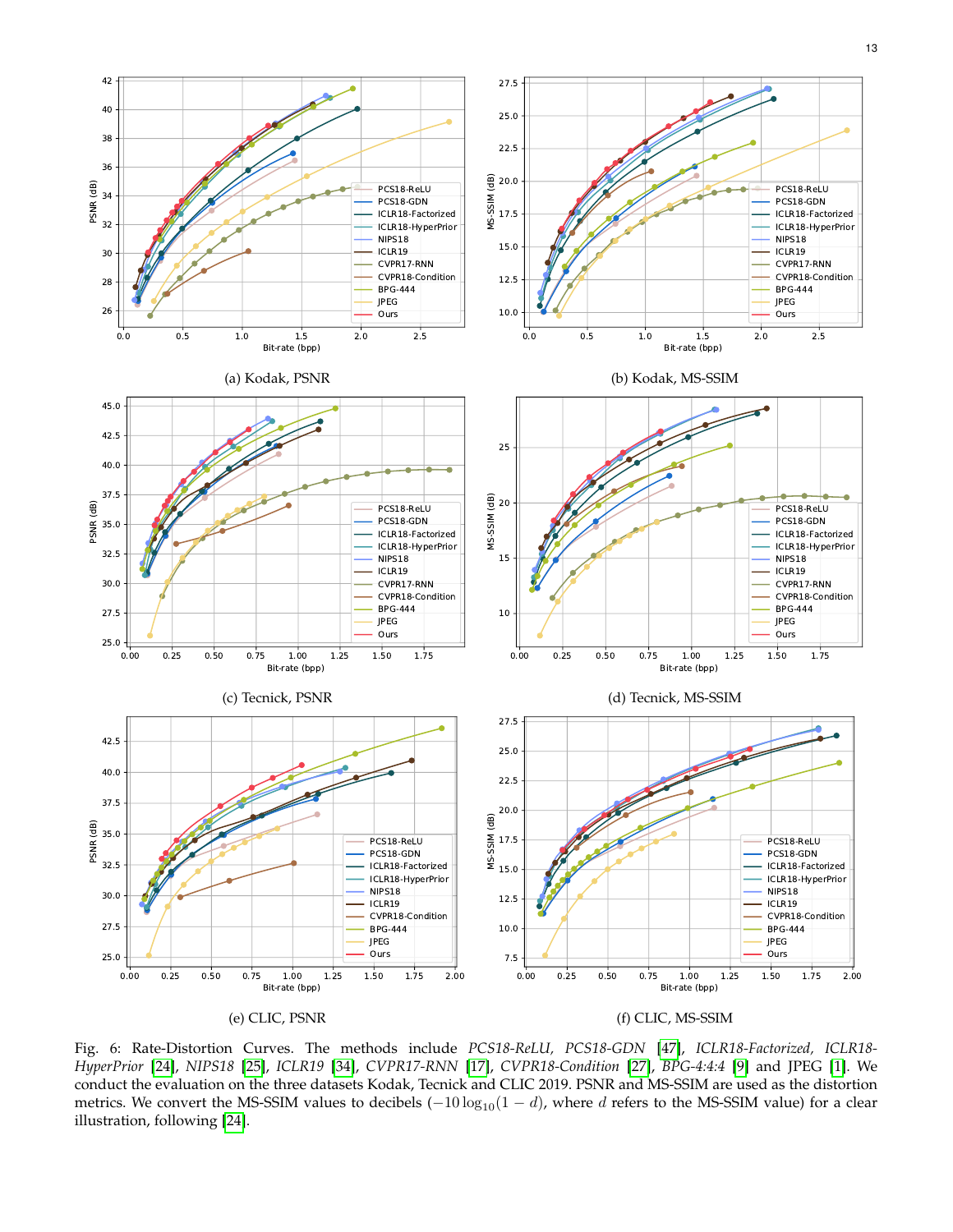<span id="page-13-14"></span>

Fig. 7: Evaluation of perceptual distance [\[15\]](#page-14-1) (a lower value corresponds to better quality) with respect to PSNR and MS-SSIM for different methods. The methods correspond to those in Fig. [6.](#page-12-0)

shows a higher perceptual distortion at the same level of the metric.

• For models tuned with the MS-SSIM loss function, those with higher performance in MS-SSIMbpp evaluation tend to result in larger perceptual distortion at a certain level of MS-SSIM. Although the same phenomenon is observed in the Perceptual-PSNR curve, it is not as significant.

To summarize, we observe in the experimental results that there exists a gap of different metrics, especially for models with better performance on one metric. Although end-to-end learning-based methods can be trained towards different objectives, they tend to be over-*optimized* on that specific objective only. This phenomenon is also related to recent work on the investigation into the trade-off between perception and distortion [\[60\]](#page-14-46), [\[61\]](#page-14-47). In circumstances where we reserve more bit-rate for an image encoded with a better codec, as metrics such as PSNR and MS-SSIM show high enough values at that bit-rate, we may not be provided with the expected visual quality. A better assessment technique is needed, especially for the development of high-performance image compression methods. Furthermore, in real-world applications, the images are mostly consumed by human users, while there is a trend of developing image processing systems for machine vision tasks. To jointly optimize an image compression framework for both human perception and machine intelligence remains to be explored in future research.

# <span id="page-13-12"></span>**8 CONCLUSION**

In this paper, we conduct a systematic benchmark on existing methods for learned image compression. We first summarize the contributions of existing works, with novelties highlighted, and we also analyze and discuss insights and challenges in this problem. With inspiration from the technical merits, we propose a coarse-to-fine hyperprior framework for image compression, trying to address the issues of existing methods in multiresolution context modeling. We conduct a thorough evaluation of existing methods and the proposed method, which illustrates the great progress made in the research, as well as the driving force for such advancements. The results also demonstrate the superiority of the proposed method in handling images with various content and resolutions. Further cross-metric evaluation indicates the future research direction of jointly optimizing an image compression method for both machine intelligence systems and human perception.

# **REFERENCES**

- <span id="page-13-0"></span>[1] M. W. Marcellin, M. J. Gormish, A. Bilgin, and M. P. Boliek, "An overview of JPEG-2000," in *Proc. of Data Compression Conference*, 2000.
- <span id="page-13-1"></span>[2] M. Rabbani and R. Joshi, "An overview of the JPEG 2000 still image compression standard," *Signal processing: Image communication*, vol. 17, no. 1, pp. 3–48, 2002.
- <span id="page-13-2"></span>[3] A. Gersho and R. M. Gray, *Vector quantization and signal compression*. Springer Science & Business Media, 2012, vol. 159.
- <span id="page-13-3"></span>[4] M. W. Marcellin and T. R. Fischer, "Trellis coded quantization of memoryless and Gauss-Markov sources," *IEEE Transactions on Communications*, vol. 38, no. 1, pp. 82–93, 1990.
- <span id="page-13-4"></span>[5] I. H. Witten, R. M. Neal, and J. G. Cleary, "Arithmetic coding for data compression," *Communications of the ACM*, vol. 30, no. 6, pp. 520–540, 1987.
- <span id="page-13-5"></span>[6] D. Marpe, H. Schwarz, and T. Wiegand, "Context-based adaptive binary arithmetic coding in the H. 264/AVC video compression standard," *IEEE Transactions on Circuits and Systems for Video Technology*, vol. 13, no. 7, pp. 620–636, 2003.
- <span id="page-13-6"></span>[7] G. J. Sullivan, J.-R. Ohm, W.-J. Han, and T. Wiegand, "Overview of the high efficiency video coding (HEVC) standard," *IEEE Transactions on Circuits and Systems for Video Technology*, vol. 22, no. 12, pp. 1649–1668, 2012.
- <span id="page-13-7"></span>[8] B. Bross, J. Chen, and S. Liu, "Versatile video coding," *JVET-K1001*, 2018.
- <span id="page-13-8"></span>[9] F. Bellard., "BPG image format (http://bellard.org/bpg/). accessed: 2017-01-30."
- <span id="page-13-9"></span>[10] G. Toderici, S. M. O'Malley, S. J. Hwang, D. Vincent, D. Minnen, S. Baluja, M. Covell, and R. Sukthankar, "Variable rate image compression with recurrent neural networks," in *Proc. of International Conference on Learning Representations*, 2016.
- <span id="page-13-10"></span>[11] J. Ballé, V. Laparra, and E. P. Simoncelli, "Density modeling of images using a generalized normalization transformation," *Proc. of International Conference on Learning Representations*, 2016.
- <span id="page-13-11"></span>[12] Y. Hu, W. Yang, and J. Liu, "Coarse-to-fine hyper-prior modeling for learned image compression," in *Proc. of AAAI Conference on Artificial Intelligenc*, 2020.
- <span id="page-13-13"></span>[13] Z. Wang, A. C. Bovik, H. R. Sheikh, and E. P. Simoncelli, "Image quality assessment: from error visibility to structural similarity, *IEEE Transactions on Image Processing*, vol. 13, no. 4, pp. 600–612, 2004.